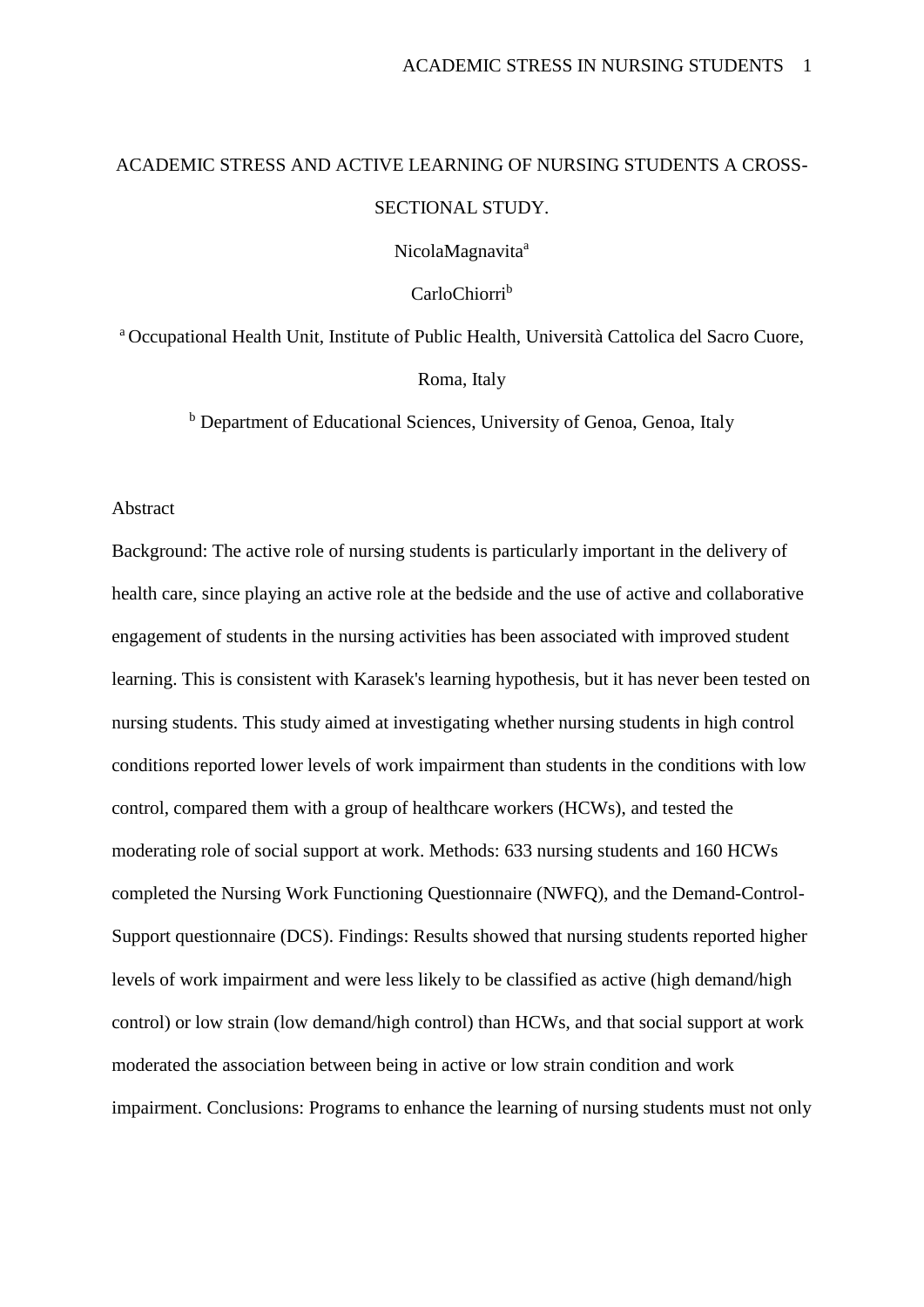fight strain and isolation but must also promote active learning, by increasing the control over the job, team work, and support from teachers.

Keywords: nurse education, active learning, nursing, academic stress, work functioning, isostrain, social support, passive behavior.

#### **Background**

Research across many countries has identified a number of stress factors in nursing education (Burnard et al. 2008), especially in new students during their clinical training (Alzayyat & Al-Gamal, 2014). While some amount of stress is necessary to stimulate learning, excessive or prolonged stress can interfere with the normal learning process, thereby delaying a student's development of clinical and academic skills. In the extreme, excessive stress (distress) may have consequences at the individual level (e.g. illness and mental health, poor academic performance, etc.) and at the level of the organization (e.g. sickness absence, program attrition, etc.), potentially impairing functioning and inhibiting growth and development (Freeburn & Sinclair, 2009), and even precluding a student's successful attainment of educational goals (Kless, 1989).

Academic stress may also be associated with immunological reaction (Guidi et al. 1999; Sarid et al. 2004) and mental health problems (Brandy et al. 2015; Chernomas & Shapiro 2013, Xu et al. 2014). Therefore, a thorough knowledge of the stress process in nursing students is crucial for designing effective interventions aimed at preventing it. Specifically, as teaching is not possible without a certain degree of commitment, and therefore of stress, we need to understand the relationship between the students' perceived psychological pressure and their ability to cope with it and to grow.

The active role of nursing students is particularly important in the delivery of health care, since playing an active role at the bedside and the use of active and collaborative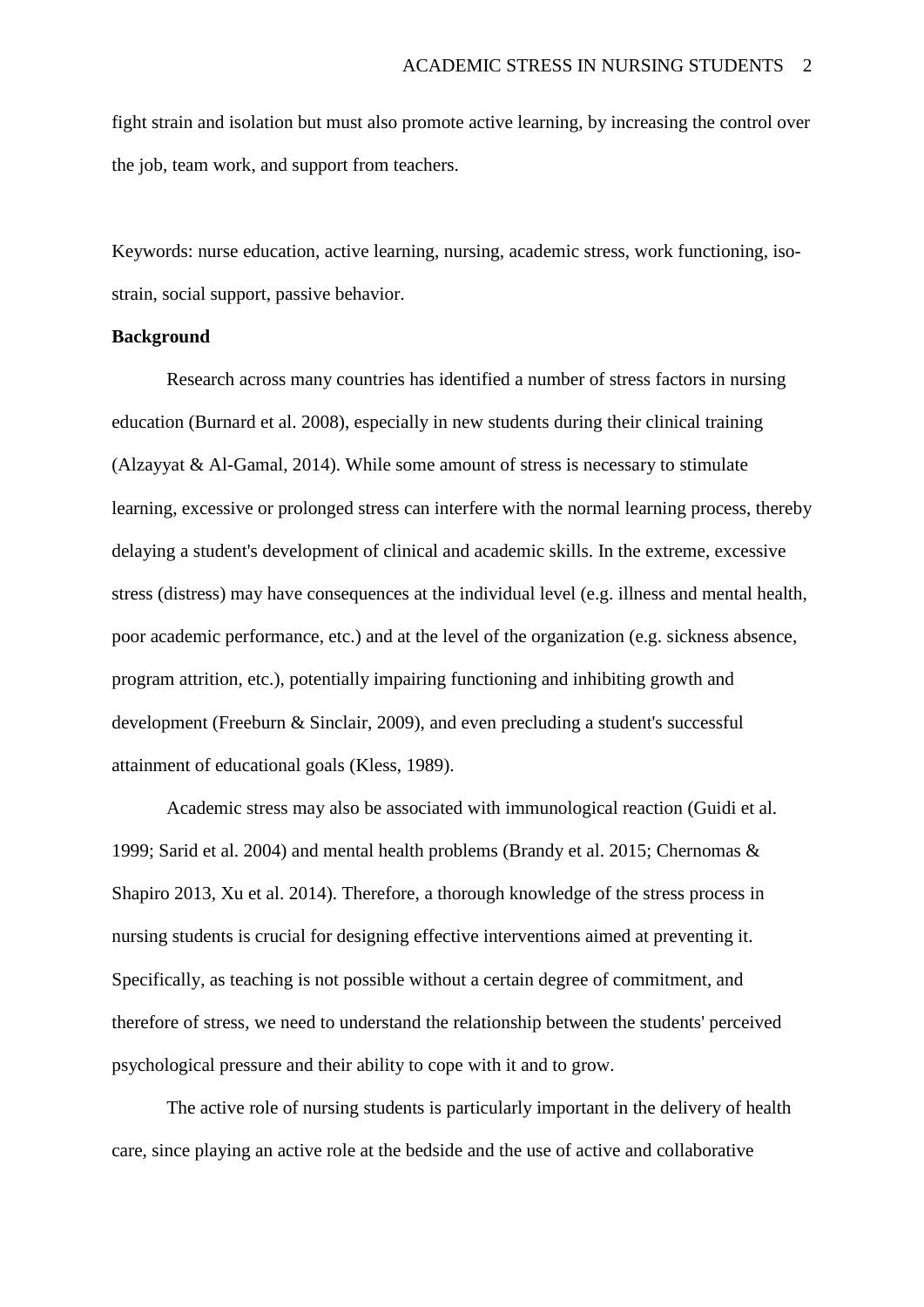engagement of students in the nursing schoolroom has been associated with improved student learning (Spencer & Jordan 1999; Ward et al., 2013). In fact, it has been reported that the behaviors that nursing students found not useful to their learning were often passive rather than active and they made students feel severely aware of being poorly placed in the clinical area (Jackson & Mannix, 2001). However, active practices, as opposed to traditional lecturebased instruction, require increased effort on the part of both teachers and students (Sand-Jecklin, 2007).

The Demand-Control-Support model (DCS, Karasek, 1979), a well-known model of interpreting job stress, is also useful to evaluate the active/passive learning style. Karasek and Theorell (1990) observed that the acquisition and development of problem-solving capabilities is the consequence of "active" working conditions, characterized by high demand (e.g, workload, time required to perform tasks) and high control (e.g., autonomy in decisionmaking on the job). Active learning creates a continuous improvement spiral, because individuals acquire the feedback of their learned behaviors, and this leads to more learning and personality positive changes. In the classic Karasek's model, Demand and Control variables are ideally orthogonal and allow to distinguishing people into four categories: high strain (high demand, low control), low strain (low demand, high control), active (high demand, high control), passive (low demand, low control). Demerouti et al. (2001) observed that each of the four combinations of demand and control levels differentially affected the perception of strain or active learning. Job demand was the dimension most clearly related to health impairment, whereas job control was the dimension most clearly associated with active learning.

The learning hypothesis has been supported in a limited number of studies (Bergman et al., 2012; Häusser et al. 2014; Paulsson et al. 2005; Vanroelen, Levecque & Louckx, 2009; Phipps et al. 2012), but, to the best of our knowledge, no study had tested it on nursing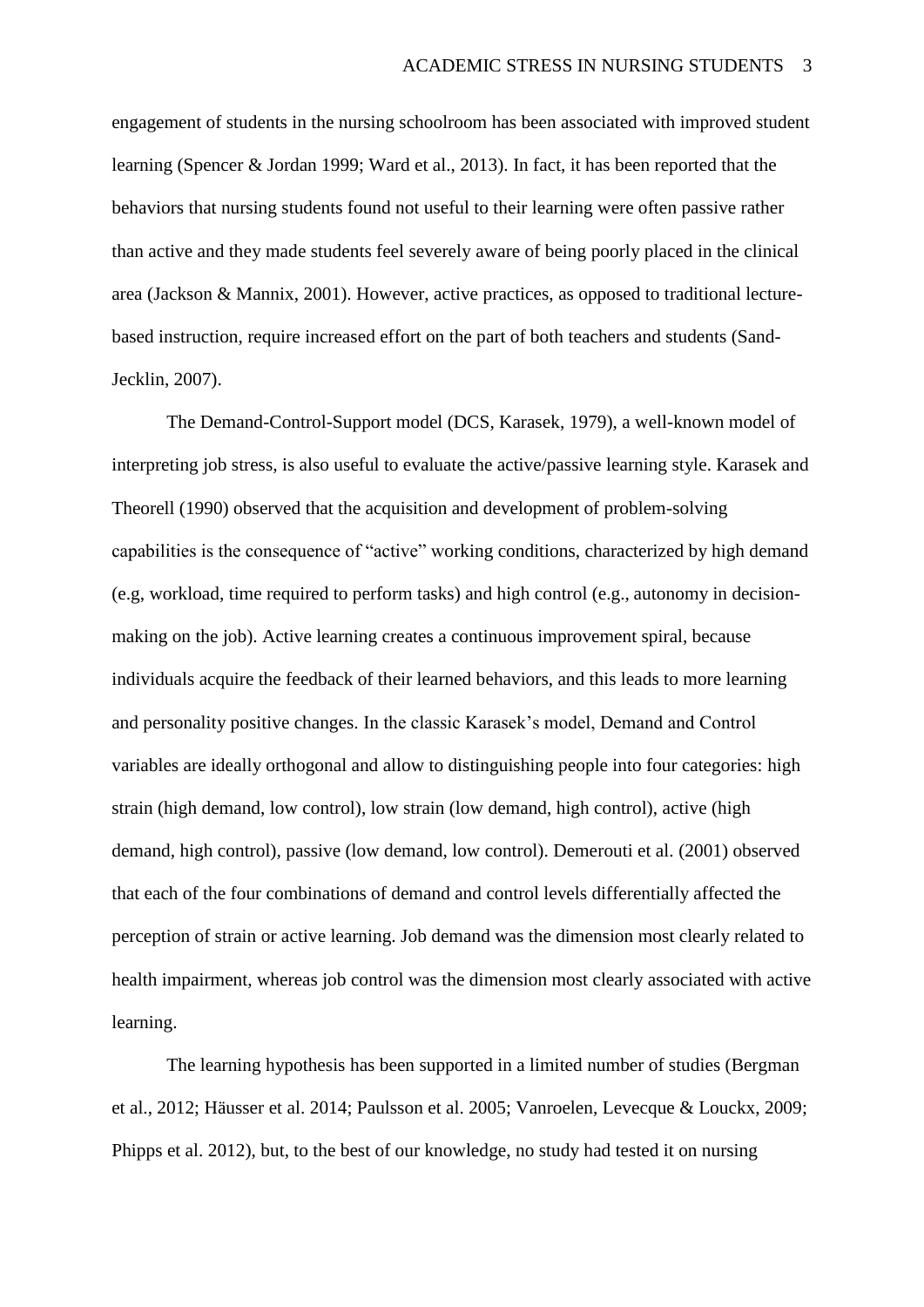students. As a first working hypothesis, we expected that nursing students in the conditions with high control (active and low strain) should report (relatively) lower levels of work impairment than students in the conditions with low control (passive and high strain). As a (pseudo) control group, we also collected data on health-care workers (HCWs) from the same hospitals. Nursing students experience the same stress factors of other HCWs, such as clinical (excessive workload, fear of making mistakes, compassion fatigue, etc.) and personal/social stressors (economic issues, work/life imbalance, etc.), but also academic stressors (tests, exams, fear of failure in training, etc.) (Pulido-Martos et al. 2012). Thus, we expected that students should experience higher levels of work impairment and job strain (defined as the ratio between demand and control) than HCWs.

Moreover, while social support at work, defined in the Karasek's model as the quality of relationships among coworkers and with supervisors, is a known protective factor against stress-related disorders (e.g., Nieuwenhuijsen et al. 2010), very few studies considered its moderating effect. Phipps et al. (2012) reported that a high level of support combined with a low level of demand was associated with the most favorable scores for working conditions in retail pharmacists. We thus tested whether the effect of Karasek's categories on work impairment could be moderated by levels of perceived social support at work, i.e., whether support had a different impact in reducing work impairment depending on the combinations of demand and control in nursing students and HCW workers.

#### Methods

#### *Participants*

Six-hundred thirty-three (60.8% females, mean age  $25.13 \pm 6.88$  years) nursing students, at the end of their clinical training, were invited to complete measures of perceived clinical ability and job stress. One-hundred and sixty health care workers (HCWs; 69.4% females;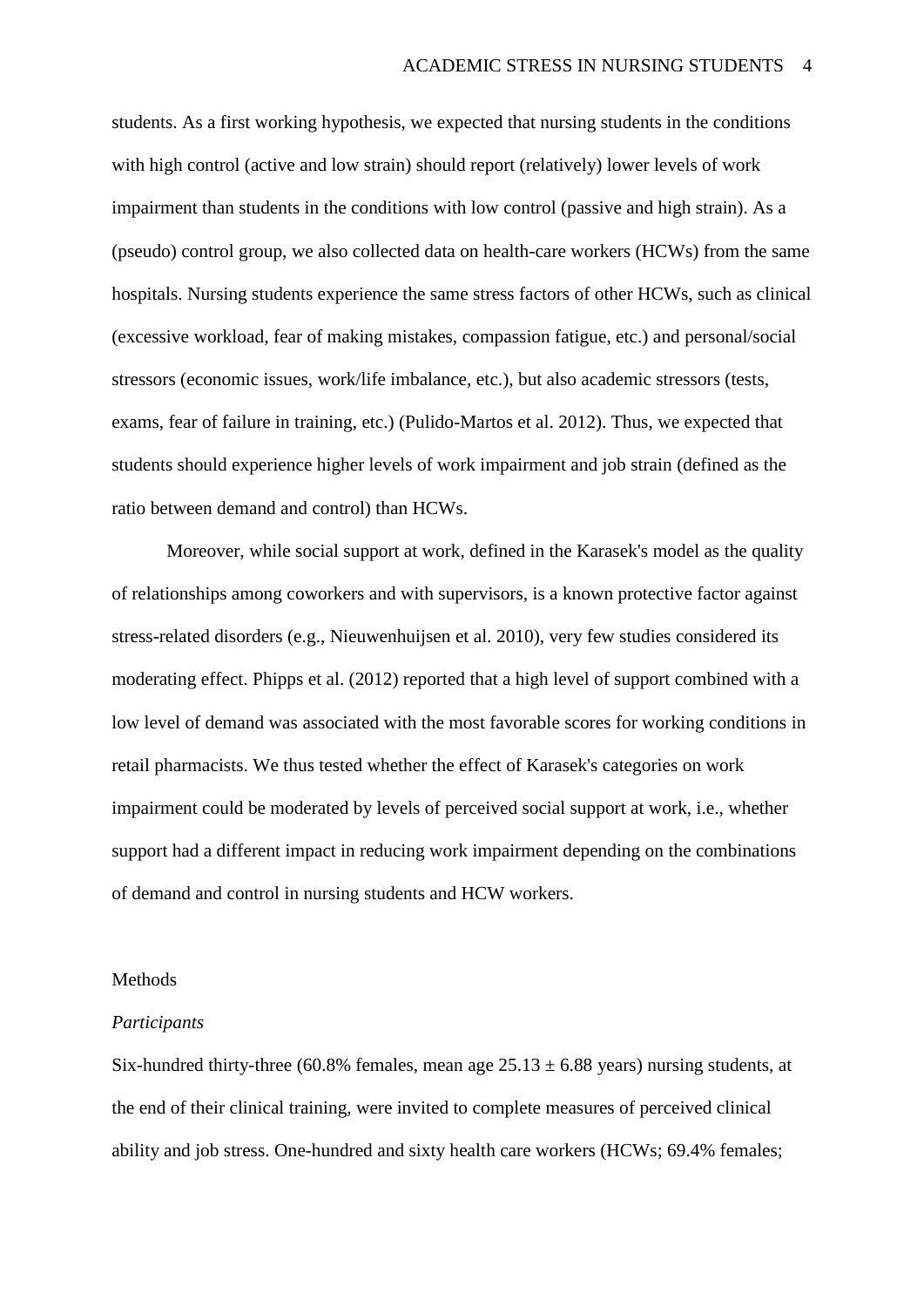mean age 49.24±7.76 years; 15.6% physicians, 66.3% professional nurses, 7.5% careworkers, 3.1% technicians, 3.1% employees, 4.4% other health-care-related job) from the hospitals where the students were performing their training were invited to complete the same questionnaires before their periodical medical examination at the workplace.

#### *Measures*

*Nurse Work Functioning Questionnaire* (NWFQ, Gärtner et al., 2012; Italian version in Magnavita & Chiorri, submitted). The NWFQ is measure of nurses' perceived clinical ability, i.e., their individual experiences of their own behavior while at work. While the original Dutch version comprised 50 items, referring to seven subscales [(i) Cognitive Aspects of Task Execution and General Incidents; (ii) Impaired Decision Making; (iii) Causing Incidents at Work; (iv) Avoidance Behavior; (v) Conflicts and Annoyances with Colleagues; (vi) Impaired Contact with Patients and Their Families; (vii) Lack of Energy and Motivation], the Italian validation study, after removing statistically redundant items, showed support for a single-factor measurement model with 34 items. Each item is rated on a 5- or 7 point, Likert-type scale, and operationalises common aspects of the health-related work functioning. The final raw score is standardized in order to obtain a 100-point scale, with higher values indicating higher work impairment. The scale has a very good internal consistency (Cronbach's alpha = .91).

*Demand-Control Support Questionnaire* (DCS, Magnavita 2007). The DCS is derived from the longer Job Content Questionnaire (Karasek, 1979) and comprises 17 items to be rated on 4-point, Likert-type scales. The questionnaire provides scores on three subscales: The Demand subscale (5 items, range 5-20) refers to the job's psychological demands, such as work overload, difficulties in tasks, pace of activities, and occurrence of contradictory or controverting orders. The Job Control, or Decision Latitude, subscale (6 items, range 6-24)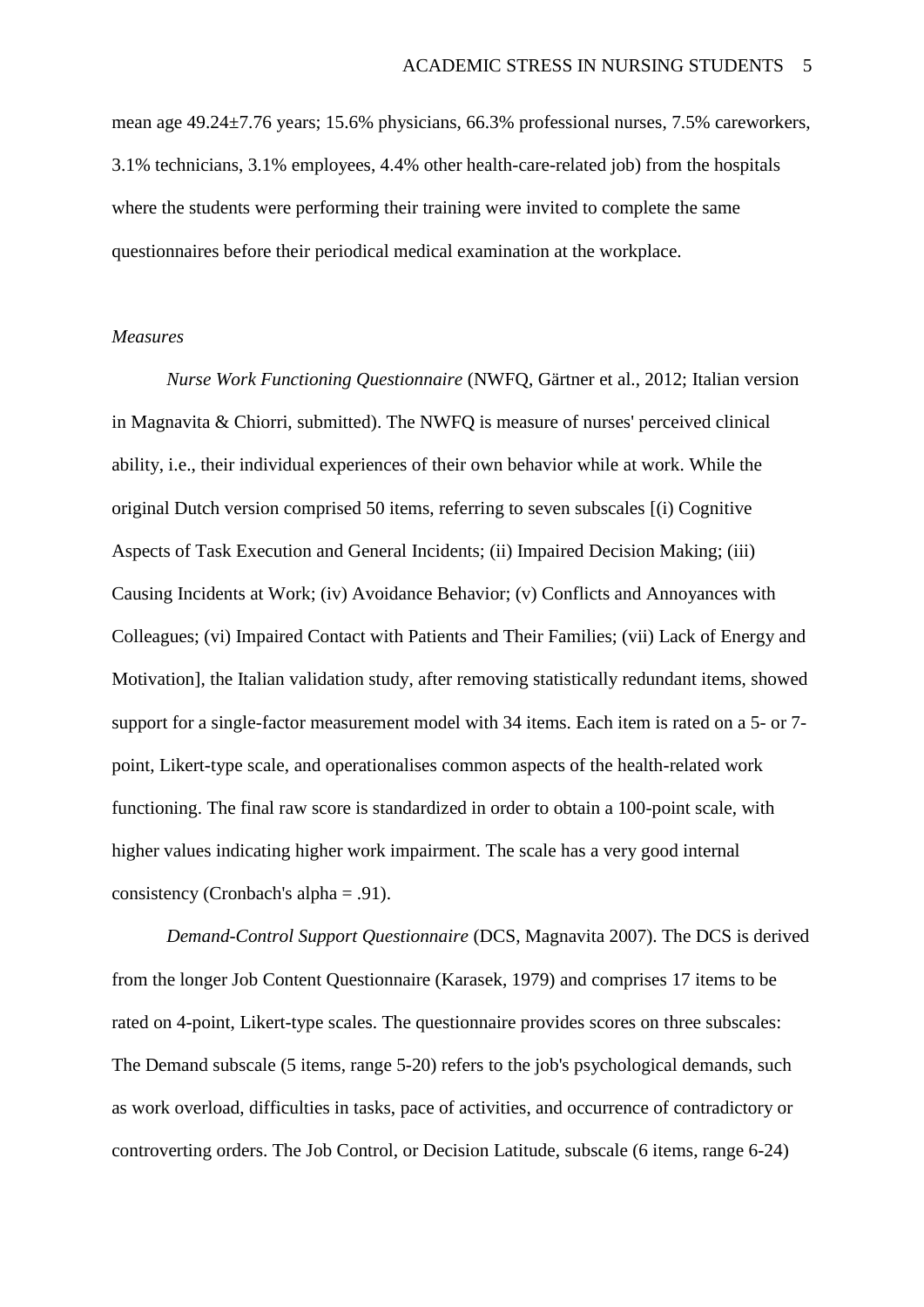assesses the use and development skills and autonomy in decision-making on the job. The Demand/Control weighted ratio is often used as a synthetic indicator of self-perceived job strain. The Social Support at Work subscale (6 items, range 6-24) taps into the quality of relationships among coworkers and with supervisors). A job strain measure is defined as the ratio between the demand and control mean scores. The three scales showed acceptable to good internal consistency (Cronbach's alphas .60, .76 and .87 for control, demand and support, respectively). Participants were classified in one of the Karasek's categories (high strain [high demand, low control], low strain [low demand, high control], active [high demand, high control], passive [low demand, low control]) using the normative scores reported in PAPER

#### *Data analysis*

First, we compared the scores of the nursing student and the HCW groups on the NWFQ and the DCS scores using independent samples *t*-tests. As we performed multiple comparisons on the same groups of participants, this could have inflated the familywise error rate, i.e., the probability of incorrectly rejecting the null hypothesis in at least one case (Type I error). Hence we used the Benjamini-Hochberg (2000)'s adaptive step-up correction of *p*-values for false discovery rate. Given the relatively large sample sizes, we also had a high a priori statistical power, which made it easier to detect significant effects. We thus computed measures of effect size (Cohen's *d*, Cohen, 1988).

We then compared the two groups with respect to the four categories of Karasek's model using a chi-square test for the independence of categorical variables. Chi-square tests are known to be sensitive to sample size: the value of the calculated chi-square is directly proportional to the sample size, regardless of the strength of the association between the variables. In this case, it would therefore be very likely to reject the null hypothesis of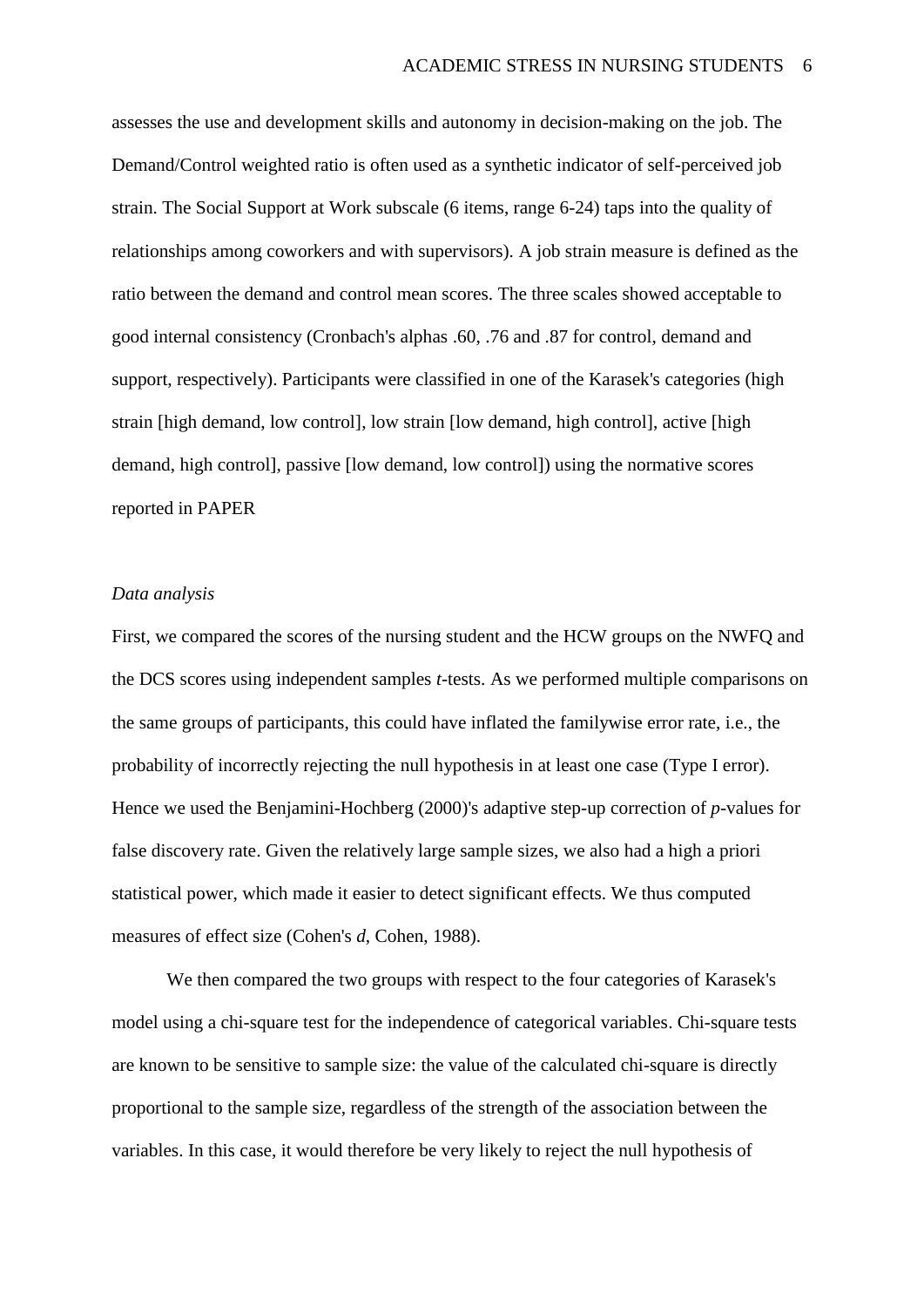independence with a total sample size of 793 cases. We thus computed a measure of effect size (Cramér's *V*) to address this issue. We also inspected adjusted standardized residuals (ASRs). ASRs are a standardized (*z*-scores) measure of the size of the difference between observed and expected values, namely, how each cell contributes to the chi-square value and, consequently, to the significance of the test. Since each ASR can be tested against a null hypothesis of it being zero in the population, a multiple comparison situation occurs. The Benjamini-Hochberg correction procedure of *p*-values was used in this case, too.

Finally, we submitted the NWFQ and DCS-Support scores to a  $2 \times 4$  (Group [Students,  $HCWs$ ]  $\times$  Karasek's Category [Passive, High strain, Low strain, Active]) to a completely between factorial analysis of covariance, using the DCS-Support score as a covariate and the NFWQ score as the outcome variable. If statistically significant, omnibus tests were followed by post-hoc tests in order to investigate the pattern of mean differences. Again, the Benjamini-Hochberg correction procedure of *p*-values was used to control for the inflation of Type I error rate. Eta-squared  $(\eta^2)$  was used as a measure of effect size.

As we aimed at investigating the moderator role of social support at work, we specified the two-way interactions of mean-centered DCS-Support score with the factors and the three-way interaction term. In additional analyses, we also specified the main effects of age, gender, and university. These control variables did not have any significant effect, nor entering them in the model modified the significance of the other effects, hence we report here only the results of the models not involving such control variables.

#### Results

Results of the comparisons of the scores of the nursing student and the HCW groups on the NWFQ and the DCS are reported in Table 1. They show that, after correction for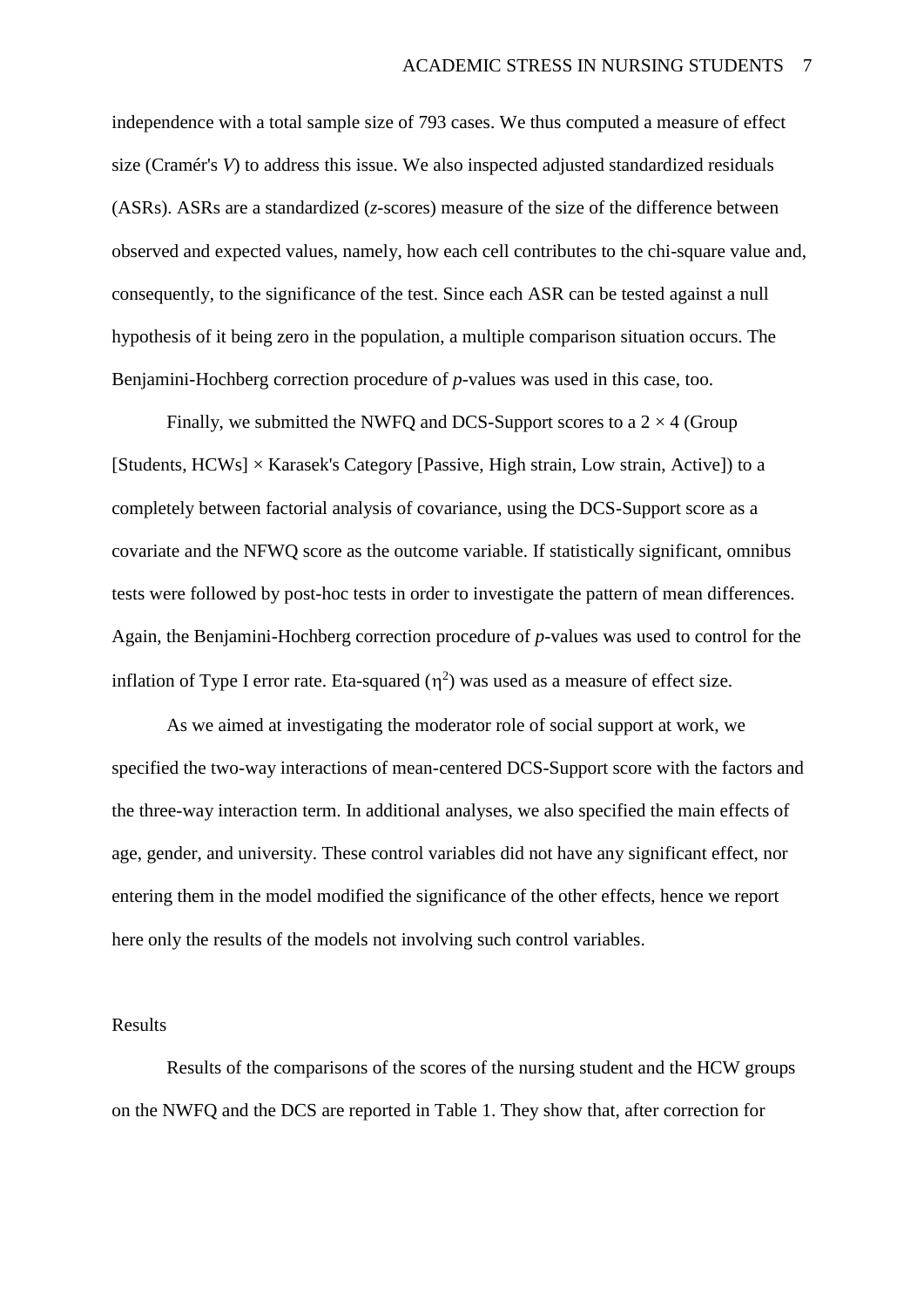multiple comparisons, nursing students obtained significantly higher scores than HCWs on the NWFQ and on job strain, while their scores were significantly lower on all DCS scales.

#### [Table 1]

Effect sizes were large for NWFQ ( $d = 1.69$ ), DCS-Control ( $d = -0.87$ ), and DSC-Support ( $d$  $= -1.01$ ), and small for DCS-Demand ( $d = -0.21$ ) and Job Strain ( $d = 0.45$ ).

The crosstabulation and within-group (row) proportions that we used to test the independence of group membership (student vs HCW) and Karasek's categories are depicted in in Figure 1.

#### [Figure 1]

The chi-square test was significant, with a moderate effect size  $(\chi^2(3) = 72.95, p < .001,$ Cramer's  $V = .30<sup>1</sup>$ ). The inspection of ASRs revealed that students were more likely than HCWs for being classified as passive and high strain ( $Z = 6.08$ ,  $p < .001$ , and  $Z = 3.41$ ,  $p <$ .001, respectively) and less likely to be classified as low strain and active  $(Z = -4.16, p <$ .001, and  $Z = -5.74$ ,  $p < .001$ , respectively).

As for the completely between factorial analysis of covariance, the main effect of group was significant  $(F(1, 777) = 136.48, p < .001, \eta^2 = .08^2)$ , with students generally scoring higher than HCWs. The main effect of Karasek's categories was also significant (*F*(1,  $777$ ) = 5.68,  $p = .001$ ,  $\eta^2 = .01$ ). Post-hoc comparisons revealed that, regardless of being a HCW or a student, the difference between Passive ( $M = 43.10$ ,  $SD = 15.25$ ) and High Strain  $(M = 38.22, SD = 16.43)$  groups, and the difference between Low Strain  $(M = 28.82, SD =$ 20.02) and Active ( $M = 23.63$ ,  $SD = 17.08$ ) were not significant ( $t(777) = 0.25$ , adjusted  $p =$ .804,  $d = 0.02$ ; and  $t(777) = 0.77$ , adjusted  $p = .529$ ,  $d = 0.03$ , respectively). All other

1

<sup>&</sup>lt;sup>1</sup> Cramér's V can be interpreted using the guidelines for Pearson's *r*:  $V < 0.10$  negligible effect size;  $0.10 \le V < 0.30$ : small effect size; .30  $\leq$  *V* < .50: moderate effect size; *V*  $\geq$  .50: large effect size (Cohen, 1988).

<sup>&</sup>lt;sup>2</sup>  $\eta$ <sup>2</sup> can be interpreted as follows:  $\eta$ <sup>2</sup> < .01 negligible effect size; .01  $\leq \eta$ <sup>2</sup> < .06: small effect size; .06  $\leq \eta$ <sup>2</sup> < .14: moderate effect size;  $\eta^2 \geq 0.14$ : large effect size (Cohen, 1988).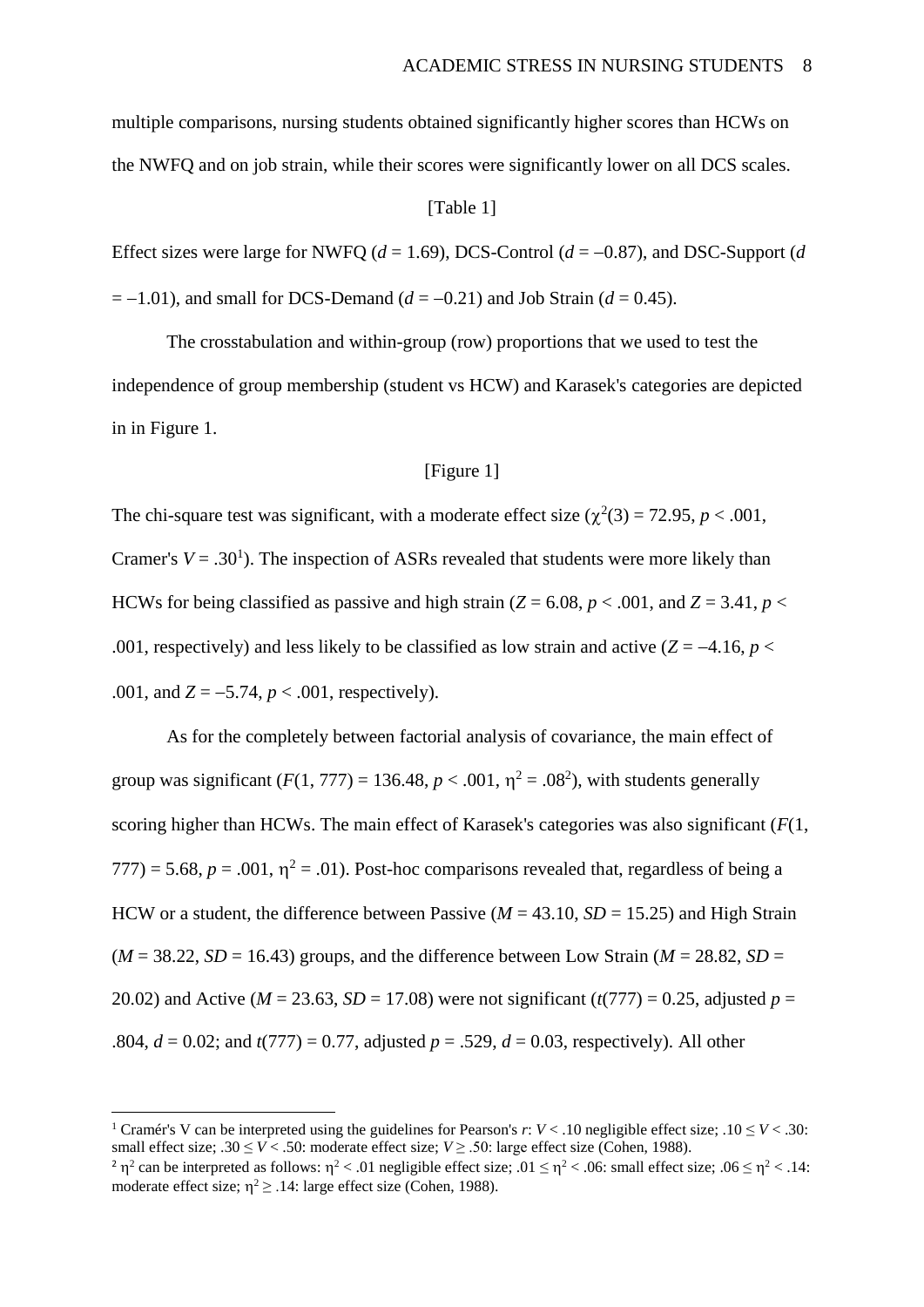comparisons were significant at least at  $p < .025$ , albeit with small (.17  $< d < .24$ ) effect sizes. The main effect of DCS-Support was significant  $(F(1, 777) = 141.77, p < .001, \eta^2 = .08)$ , since higher levels of social support at work were associated with lower levels of work impairment, independent of group and Karasek's category.

The DCS-Support by Karasek's categories interaction  $(F(3, 777) = 0.66, p = .579, \eta^2$  $<$  .01), and the Group by Karasek's categories ( $F(3, 777) = 2.16$ ,  $p = .092$ ,  $\eta^2 < .01$ ) were not significant, while the DCS-Support by Group interaction was significant  $(F(1, 777) = 10.62$ ,  $p = .001$ ,  $\eta^2 = .01$ ). This result suggests that the slope of the regression line of NWFQ score on DCS-Support significantly differs between students and HCWs. Figure 2 shows a stronger negative association of social support at work with work impairment in students, as indexed by the steeper regression line.

#### [Figure 2]

The three-way interaction was also significant  $(F(3, 777) = 5.02, p = .002, \eta^2 < .01)$ . Given the cross-sectional nature of the study, the interpretation of this effect is manifold, hence the one we propose here is just one of those possible. In Figure 3 we show how the slope of the regression line of work impairment on social support at work of students and HCWs varies differently across Karasek's categories.

#### [Figure 3]

While in HCWs the (ubiquitously) negative association of NWFQ score with DCS-Support score is stronger in workers classified as Passive, in students it is stronger in the Low Strain and the Active groups.

However, the significance of this effect also suggests that, once taken into account the moderator effect of social support at work, the pattern of differences in NWFQ scores across Karasek's categories differed between groups (Figure 4).

### [Figure 4]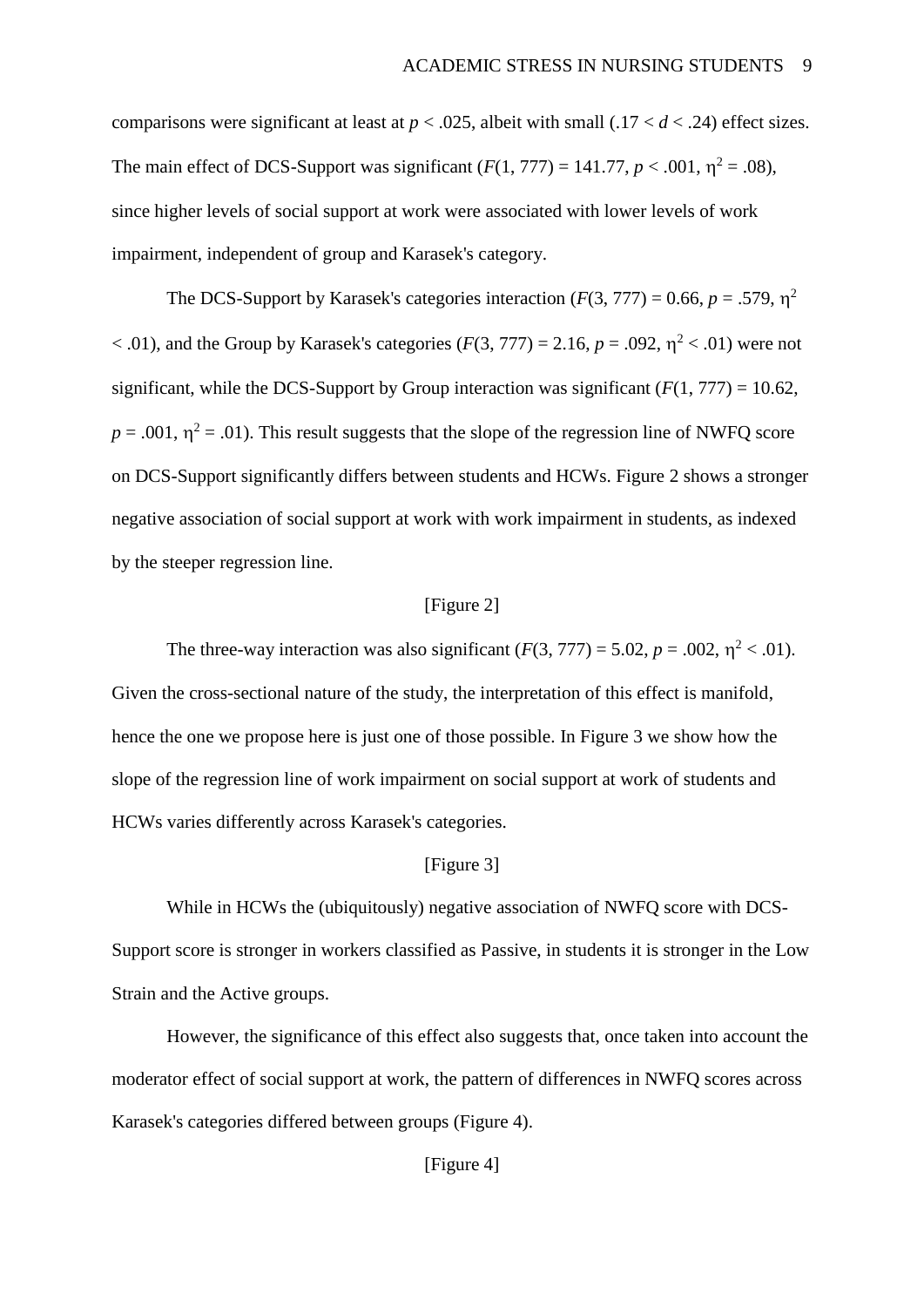Post-hoc tests revealed that work impairment levels did not significantly differ across Karasek's categories in HCWs (with effect sizes ranging from 0.04 to 0.16), whereas within the student group all comparisons were statistically significant at least at  $p = .009$  (with effect sizes ranging from 0.20 to 0.51), with the only exception of the High Strain vs Low Strain comparison ( $t(777) = 0.77$ , adj- $p = .441$ ,  $d = 0.06$ ).

#### Discussion

In this study we tested in a large sample of nursing students one of the core hypotheses of Karasek's job demand-control model, i.e., the active learning hypothesis, which assumes that high job demands in combination with high job control increase learning and development in the job, and hence less work impairment. Initially we compared the scores of nursing students with those of HCWs from the same hospitals on measures of work impairment (NWFQ) and job demand, control, and support, and found, as expected, that students had higher scores of work impairment and job strain, and lower scores in the other scales. This result is consistent with previous studies (e.g., Pulido-Martos et al., 2012), that identify academic stressors as an additional source of job stress for nursing students with respect to other HCWs. We also found that nursing students were more likely to be classified as Passive and High Strain (the two Karasek's categories with low control), and less likely to be classified as Low Strain and Active (the two Karasek's categories with high control) than HCWs. When we compared groups on scores of a work impairment measure, we found that nursing students classified as Passive had significantly higher scores than the other students, while the same result was not found in HCWs, where group differences were not significant and, in any case, showed a substantially lower effect size.

In this study we also investigated the role of (perceived) social support at work. We found that it had both a direct, negative association with work impairment (i.e., higher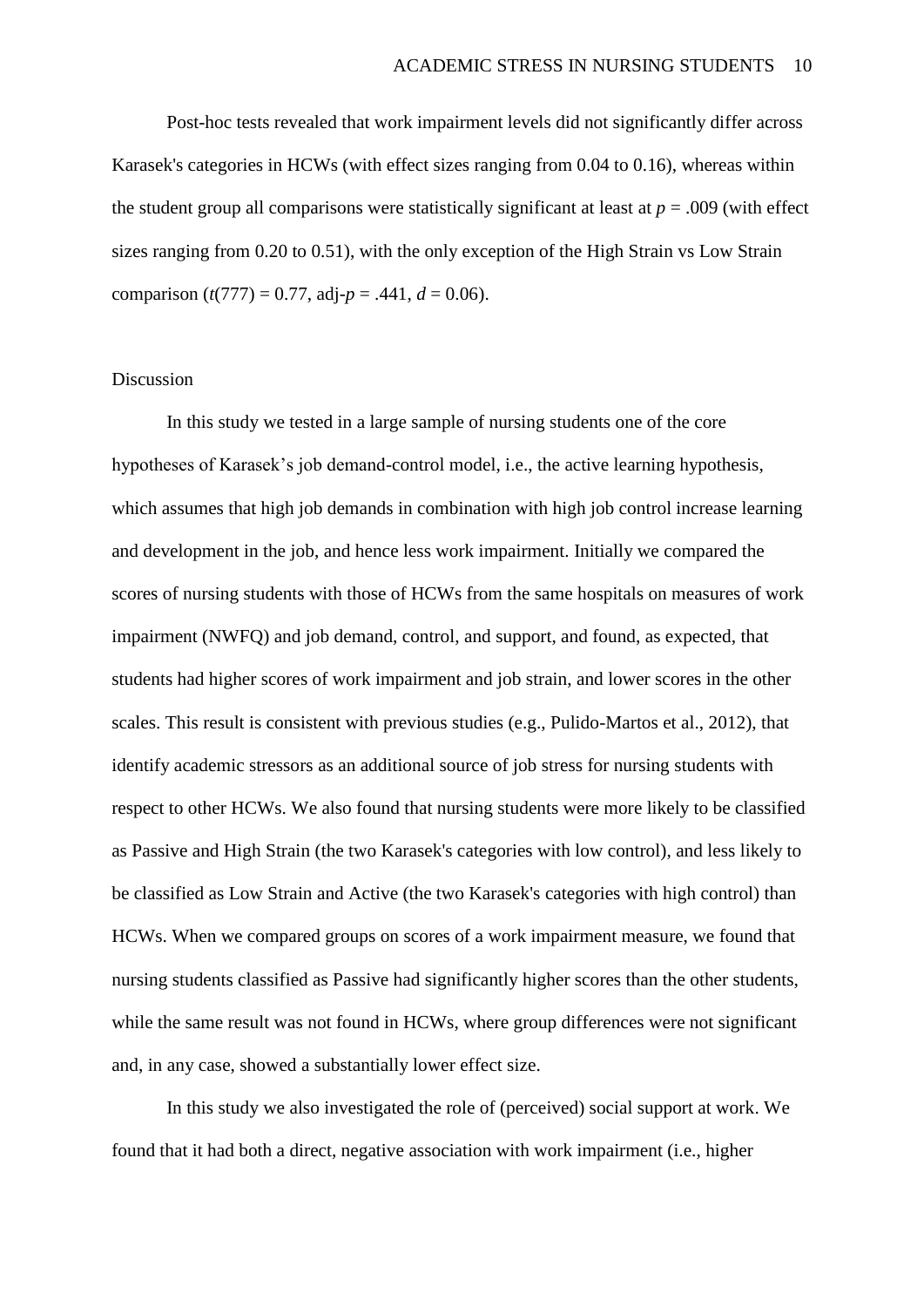perceived levels of social support at work are associated to lower self-reported levels of work impairment), and could moderate the association of work impairment with being a nursing student or a HCW and Karasek's categories. Specifically, we found that while social support at work seems to be more strongly associated with work impairment in Passive HCWs, in nursing students the association is stronger in Low Strain individuals. These results are consistent with Phipps et al. (2012)'s findings that working conditions with low demand (as in the Passive and in the Low Strain condition) and high support are those more favourable. However, since this is a cross-sectional study, no causal interpretation of these effects is warranted.

Taken together, our findings are consistent with previous studies that showed that high stress levels in nursing students may affect memory, concentration, and problem-solving ability, and may compromise learning, coping, and academic performance (Goff, 2011). A longitudinal cohort of Swedish nursing students suggested that burnout development during higher education interfered with learning and psychological well-being. Aspects related to work skills and intention to leave the profession were also affected (Rudman & Gustavsson. 2012). However, it has also been found that social support is an effective way to decrease nursing student stress (Lou et al., 2010), and that support seeking is an important predictor of future academic performance (Ofori & Charlton, 2002). Social isolation may prevent the development of communication skills and team working of nursing students.

It is also worth noting that less than one in five (18%) nursing students were classified as Active, the condition in which the motivation to develop new behavioral patterns, i.e., the contemporary perception of high demand and high control, is associated with lower levels of work impairment at the end of the clinical training. Conversely, 37% of nursing students were classified as Passive, and endorsed the highest scores on the NWFQ. Although we could not address this issue with this cross-sectional study, future studies should test whether this can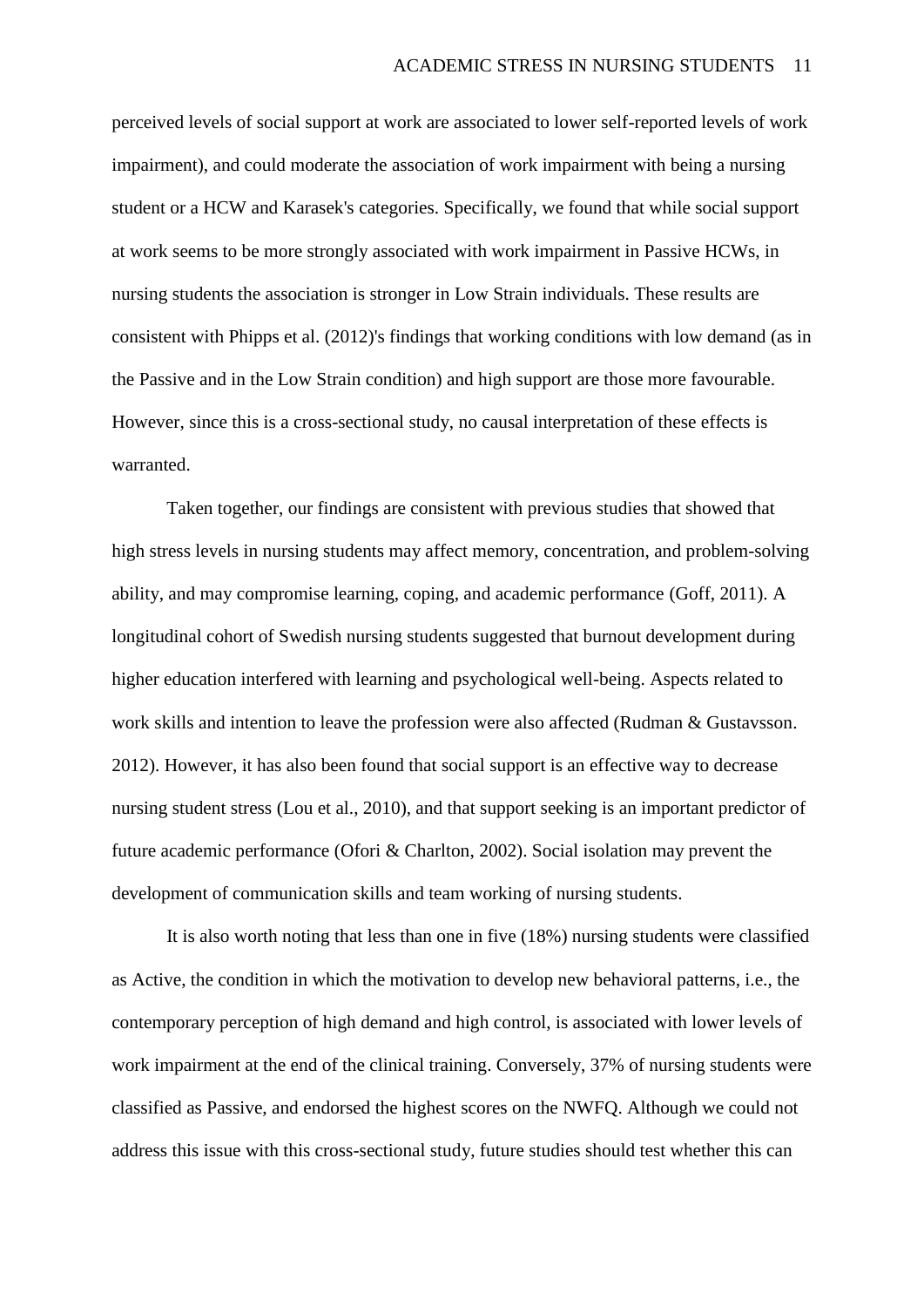be the result of the traditional academic educational method, mainly based on passive lectures, and not on active and cooperative engagement. Actually, previous studies suggested that traditional teaching methodologies might discourage student learning because of passive exchange of knowledge. Active engagement appears to be the best method to transfer knowledge into clinical inquiry (White, 2015). It is therefore desirable that university teachers be knowledgeable about innovative teaching strategies that focus on enhancing student learning and address the integration issues associated with the theory vs practice gap.

Many studies have shown that nursing students may report difficulties in applying theory learned at university to clinical practice. Students need to be assisted in developing self-assessment skills, learning outcomes, and strategies to improve performance, and in overcoming barriers to clinical practice improvement (Calleja et al. 2015). Learning improvement seems also to be fostered by encouraging the development of student autonomy through an iterative process (Haraldseid et al. 2016). Active learning principles, through direct participation of nursing students in their education (Bakon et al. 2016), problem-based learning (Gould et al. 2015), and personal confrontation are recognized by students as significant learning opportunities (Grealish & Ranse, 2009). Introducing creative activities may also promote students to think in unconventional ways about the traditional learning models (Rankin & Brown, 2016). Innovative teaching techniques, like gaming (Day-Black et al. 2015), team based learning (Hemmati Maslakpak et al. 2015), and social networking sites including Facebook (Watson, Cooke, & Walker, 2016) have been proposed as efficient learning strategies to stimulate active and collaborative learning approaches. Of course, putting in practice these techniques requires a lot of effort to teachers, but the result may be rewarding.

The results of this study also suggest that dealing with academic stress alone, without considering the degree of activity in clinical activities, it is not enough. A number of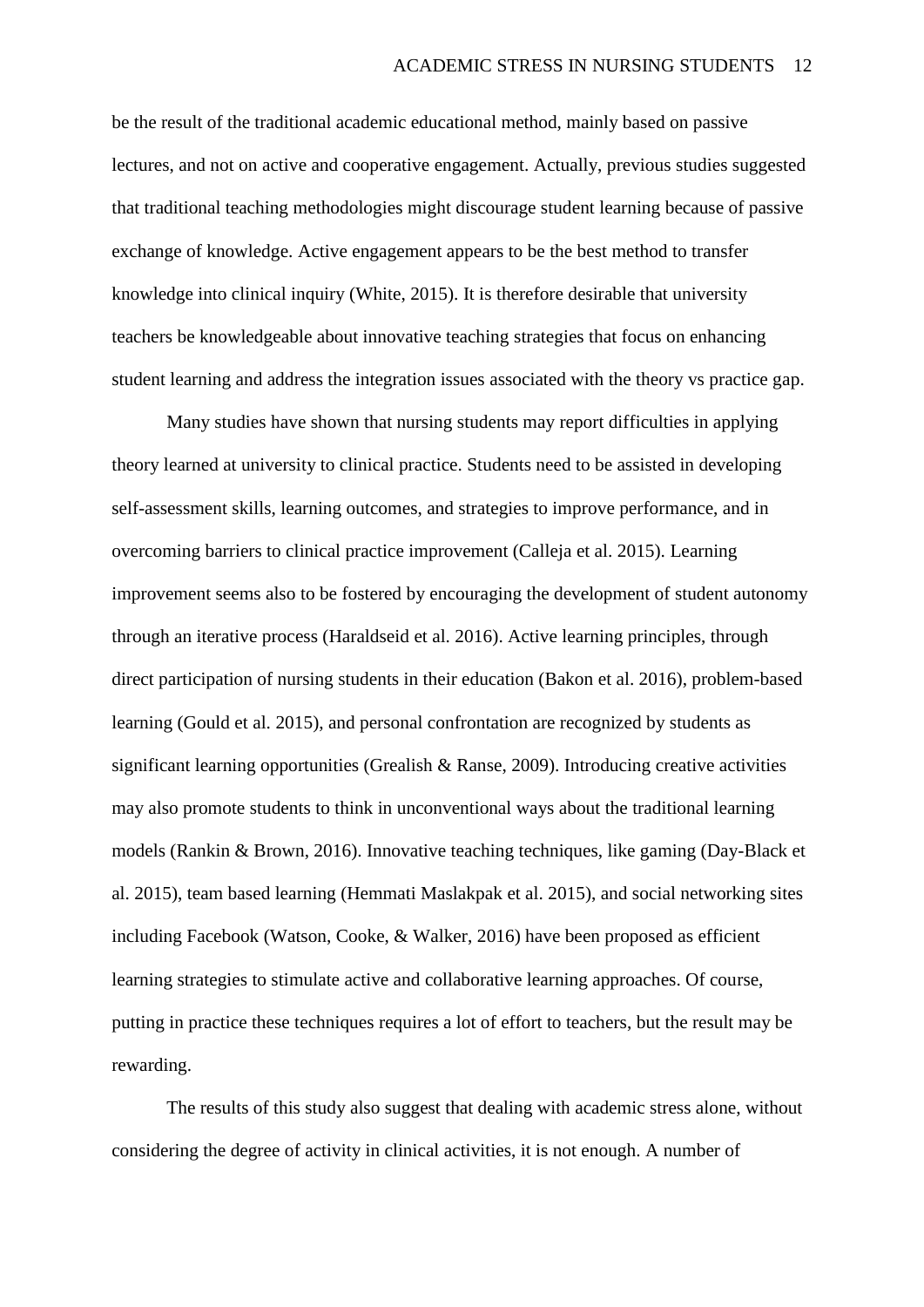programs that assists nursing students in developing stress management strategies have been proposed (e.g., Delaney et al., 2015). A recent quantitative review of these programs showed that the most effective interventions provided skills for coping with stressful situations (typically relaxation) and skills for changing maladaptive thoughts (Galbraith & Brown, 2011). Recommendations of these programs include reducing academic demands during clinical placements and extending and promoting existing support services (Galvin et al. 2015). The results of the present study mainly support the latter recommendation, while we observe that the best choice is looking for an increase of teachers' support and of student's control on their job, which can reduce the occurrence of passive behavior.

One of the limitations of this study is that we could not control for relevant personality traits, due to the limited available assessment time. For instance, previous studies revealed the role played by emotional intelligence (EI, Salovey & Mayer, 1990). It has been observed that nursing students with higher levels of learned creativity and emotional intelligence develop greater self-confidence, motivation, and academic diligence, and are less likely to become anxious, depressed, and discouraged (Goff, 2011). Specifically, emotional intelligence appears to have the potential to enable individuals to cope better and experience less stress thus contributing to a healthy and reliable staff (Jones-Schenk & Harper, 2014; Miri et al. 2013; Salovey & Mayer 1990; Van Rooy & Viswesvaran 2004). Increased feelings of control on work activity and emotional competence assist nursing students in adopting active and effective coping strategies when dealing with stress, which in turn increases their subjective well-being (Por et al. 2011).

Another possible limitation might be linked to the instrument chosen to measure work impairment. We used the NWFQ, a tool specifically developed to assess the work functioning of nurses, and recently validated in Italian. Although the subjectivity of the assessment may be open to criticism, we noted that this tool is specific to the clinical work of nurses and can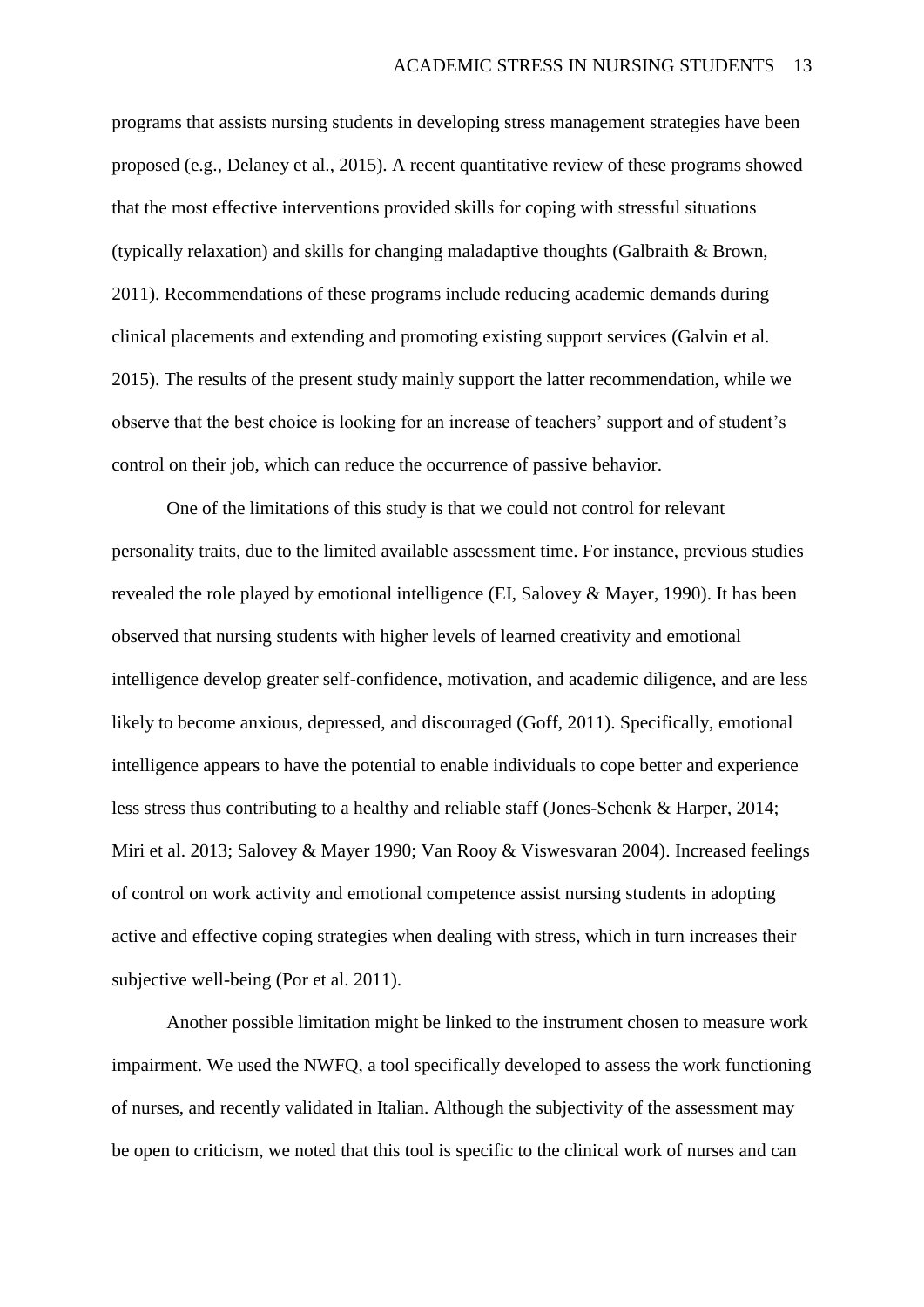therefore be suitable for this application. In any case, a recent review of instruments that measure learning outcomes in healthcare students concluded that no instrument is currently displaying adequate validity (Cadorin et al., 2016).

In conclusion, this study supports the claim that the teaching of nursing must have an active approach. Teachers must encourage the active inclusion of nursing student in clinical activities and fostering team work. Hopefully, future longitudinal studies will investigate whether this effort will actually improve the learning of clinical skills by nursing students.

#### References

- Alzayyat, A., & Al-Gamal, E. (2014). A review of the literature regarding stress among nursing students during their clinical education. *International Nursing Review*, *61*(3), 406–415. http://doi.org/10.1111/inr.12114
- Bakon, S., Craft, J., Christensen, M., & Wirihana, L. (2016). Can active learning principles be applied to the bioscience assessments of nursing students? A review of the literature. *Nurse Education Today*, *37*, 123–127. http://doi.org/10.1016/j.nedt.2015.11.030
- Benjamini, Y., & Hochberg, Y. (2000). On the adaptive control of the false discovery rate in multiple testing with independent statistics. *Journal of Educational and Behavioral Statistics*, *25*(1), 60–83. http://doi.org/10.3102/10769986025001060
- Bergman, P. N., Ahlberg, G., Johansson, G., Stoetzer, U., Aborg, C., Hallsten, L., & Lundberg, I. (2012). Do job demands and job control affect problem-solving? *Work (Reading, Mass.)*, *42*(2), 195–203. http://doi.org/10.3233/WOR-2012-1340
- Brandy, J. M., Penckofer, S., Solari-Twadell, P. A., & Velsor-Friedrich, B. (2015). Factors predictive of depression in first-year college students. *Journal of Psychosocial Nursing and Mental Health Services*, *53*(2), 38–44. http://doi.org/10.3928/02793695-20150126- 03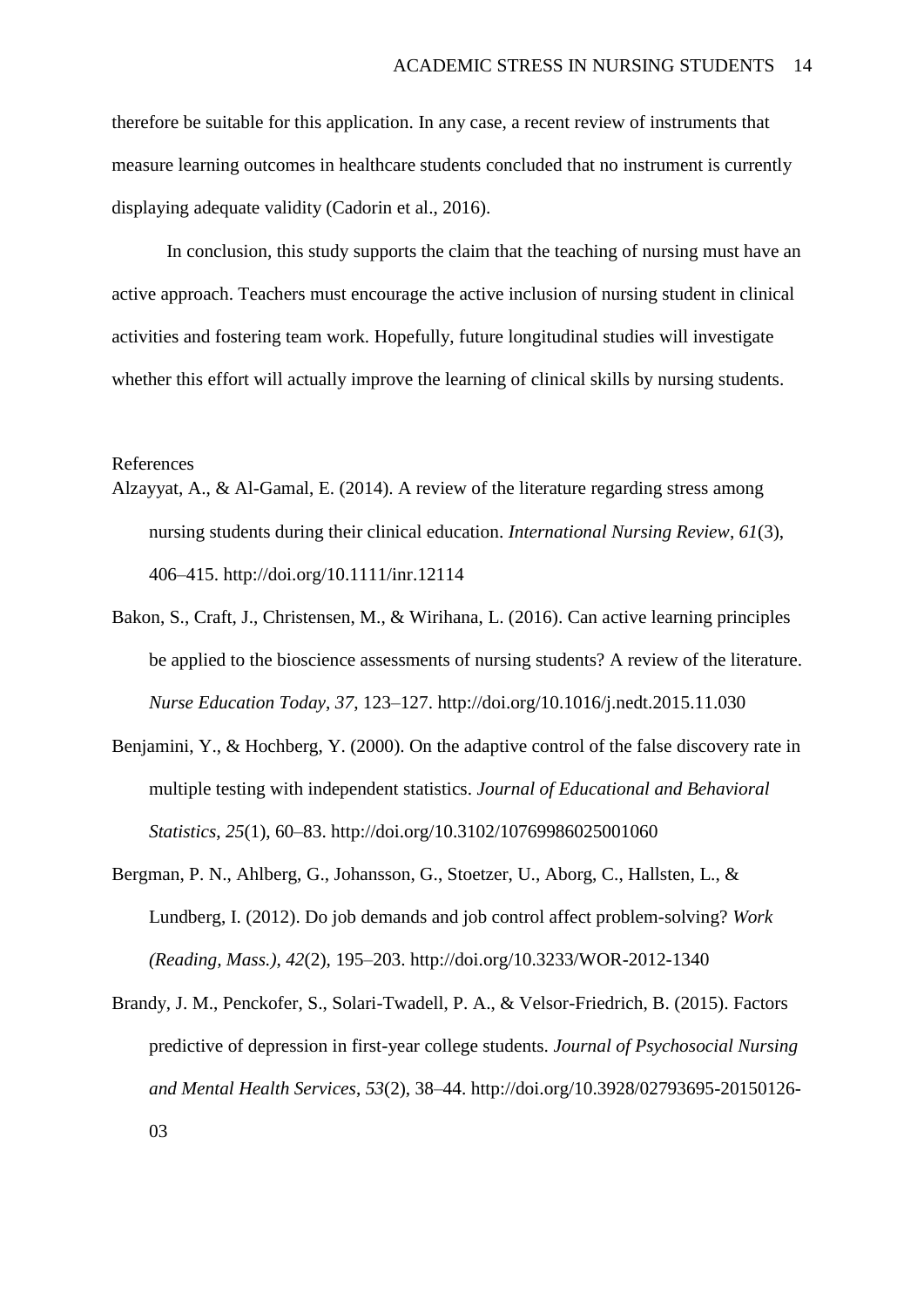Burnard, P., Edwards, D., Bennett, K., Thaibah, H., Tothova, V., Baldacchino, D., Bara P., Mytevelli, J. (2008). A comparative, longitudinal study of stress in student nurses in five countries: Albania, Brunei, the Czech Republic, Malta and Wales. *Nurse Education Today*, *28*(2), 134–145. http://doi.org/10.1016/j.nedt.2007.04.002

Cadorin, L., Bagnasco, A., Tolotti, A., Pagnucci, N., & Sasso, L. (2016). Instruments for measuring meaningful learning in healthcare students: A systematic psychometric review. *Journal of Advanced Nursing*, Advance online publication. http://doi.org/10.1111/jan.12926

- Calleja, P., Harvey, T., Fox, A., & Carmichael, M. (2016). Feedback and clinical practice improvement: A tool to assist workplace supervisors and students. *Nurse Education In Practice*, *17*, 167–173. http://doi.org/10.1016/j.nepr.2015.11.009
- Chernomas, W. M., & Shapiro, C. (2013). Stress, depression, and anxiety among undergraduate nursing students. *International Journal of Nursing Education Scholarship*, *10*, pii: /j/ijnes.2013.10.issue–1/ijnes–2012–0032/ijne. http://doi.org/10.1515/ijnes-2012-0032
- Cohen, J. (1988). *Statistical power analysis for the behavioral sciences (2nd ed.)*. Hillsdale, NJ: Lawrence Erlbaum Associates.
- Day-Black, C., Merrill, E. B., Konzelman, L., Williams, T. T., & Hart, N. (2015). Gamification: An innovative teaching-learning strategy for the digital nursing students in a community health nursing course. *ABNF Journal*, *26*(4), 90–94. Retrieved from http://www.ncbi.nlm.nih.gov/pubmed/26665503
- Delaney, C., Barrere, C., Robertson, S., Zahourek, R., Diaz, D., & Lachapelle, L. (2015). Pilot testing of the NURSE stress management intervention. *Journal Of Holistic Nursing*, Advance online publication. http://doi.org/10.1177/0898010115622295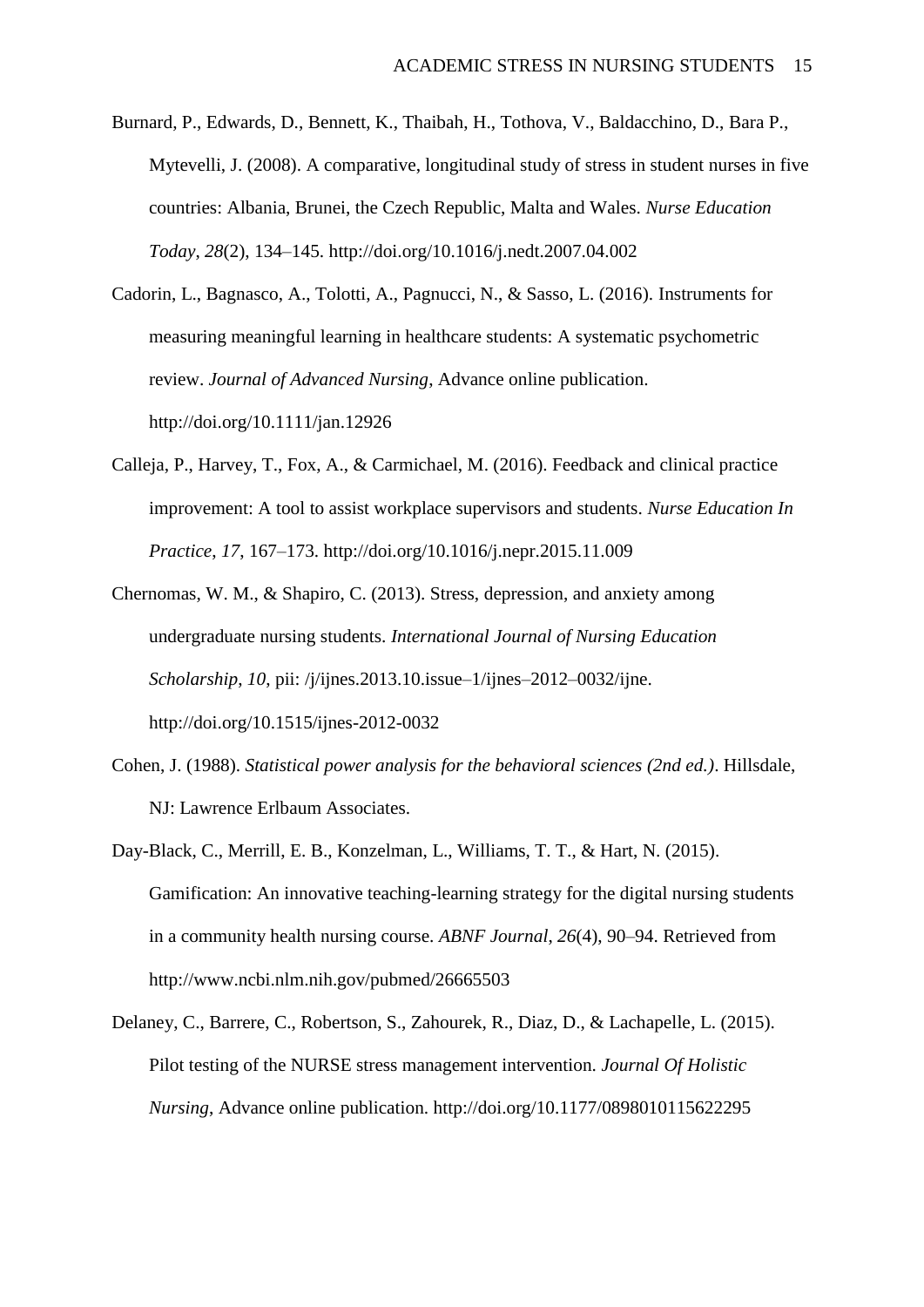Demerouti, E., Bakker, A. B., De Jonge, J., Janssen, P. P. M., & Schaufeli, W. B. (2001). Burnout and engagement at work as a function of demands and control. *Scandinavian Journal of Work, Environment and Health*, *27*(4), 279–286. http://doi.org/10.5271/sjweh.615

- Freeburn, M., & Sinclair, M. (2009). Mental health nursing students' experience of stress: Burdened by a heavy load. *Journal of Psychiatric and Mental Health Nursing*, *16*(4), 335–342. http://doi.org/10.1111/j.1365-2850.2008.01376.x
- Galbraith, N. D., & Brown, K. E. (2011). Assessing intervention effectiveness for reducing stress in student nurses: Quantitative systematic review. *Journal of Advanced Nursing*, *67*(4), 709–721. http://doi.org/10.1111/j.1365-2648.2010.05549.x
- Galvin, J., Suominen, E., Morgan, C., O'Connell, E.-J., & Smith, A. P. (2015). Mental health nursing students' experiences of stress during training: a thematic analysis of qualitative interviews. *Journal of Psychiatric and Mental Health Nursing*, *22*(10), 773–83. http://doi.org/10.1111/jpm.12273
- Gärtner, F. R., Nieuwenhuijsen, K., Van Dijk, F. J. H., & Sluiter, J. K. (2012). Impaired work functioning due to common mental disorders in nurses and allied health professionals: The Nurses Work Functioning Questionnaire. *International Archives of Occupational and Environmental Health*, *85*(2), 125–138. http://doi.org/10.1007/s00420-011-0649-0
- Goff, A.-M. (2011). Stressors, academic performance, and learned resourcefulness in baccalaureate nursing students. *International Journal of Nursing Education Scholarship*, *8*(1), Article 1. http://doi.org/10.2202/1548-923X.2114
- Gould, B. H., Brodie, L., Carver, F., & Logan, P. (2015). Not just ticking all the boxes. Problem based learning and mental health nursing. A review. *Nurse Education Today*, *35*(10), e1–e5. http://doi.org/10.1016/j.nedt.2015.07.013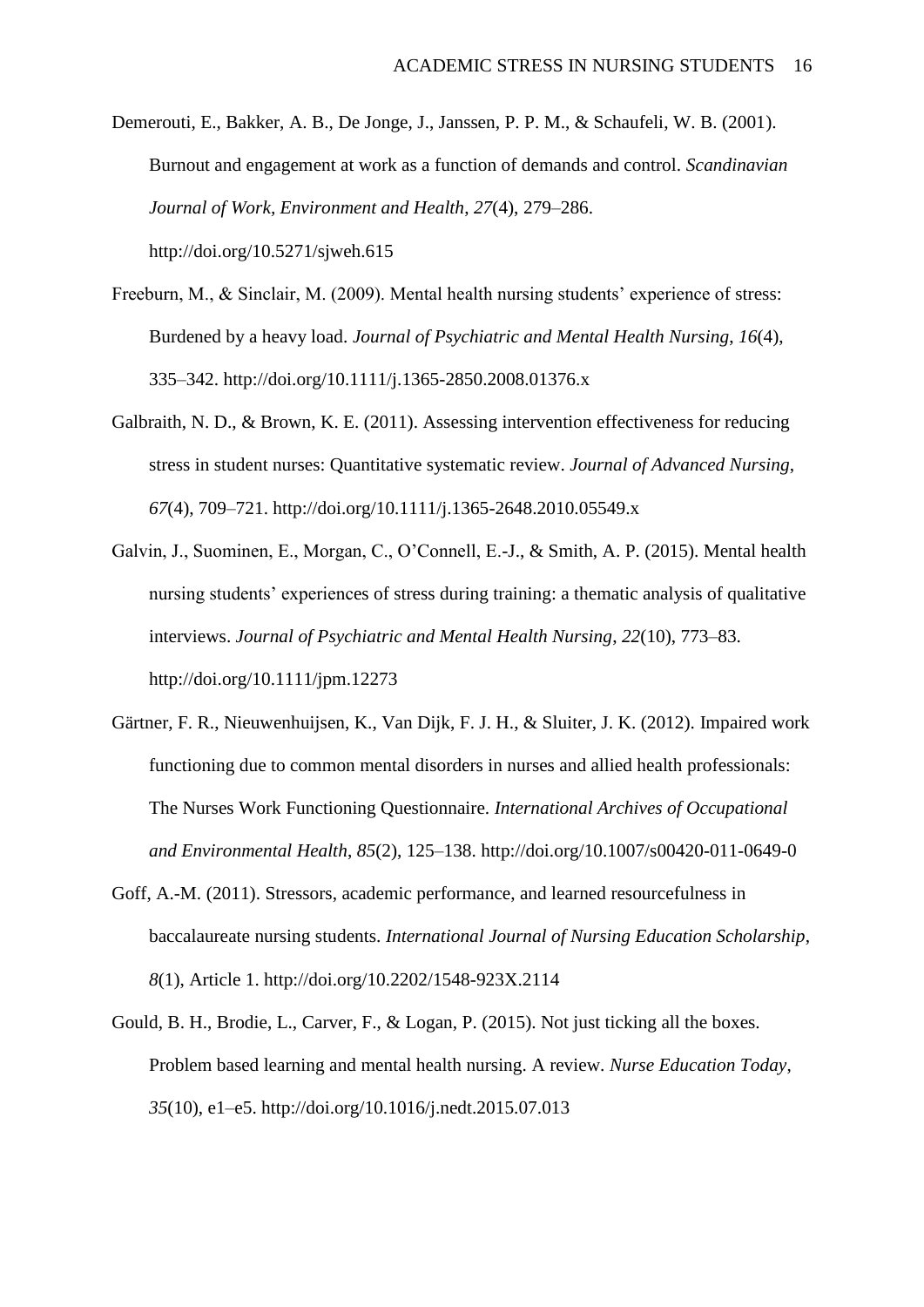- Grealish, L., & Ranse, K. (2009). An exploratory study of first year nursing students' learning in the clinical workplace. *Contemporary Nurse*, *33*(1), 80–92. http://doi.org/10.5172/conu.33.1.80
- Guidi, L., Tricerri, A., Vangeli, M., Frasca, D., Errani, A. R., Di Giovanni, A., Antico, L., Menini, E., Sciamanna, V., Magnavita, N., Doria, G., Bartoloni, C. (1999). Neuropeptide Y plasma levels and immunological changes during academic stress. *Neuropsychobiology*, *40*(4), 188–195. http://doi.org/10.1159/000026618
- Haraldseid, C., Friberg, F., & Aase, K. (2016). How can students contribute? A qualitative study of active student involvement in development of technological learning material for clinical skills training. *BMC Nursing*, *15*, 2. http://doi.org/10.1186/s12912-016- 0125-y
- Häusser, J. A., Schulz-Hardt, S., & Mojzisch, A. (2014). The active learning hypothesis of the job-demand-control model: An experimental examination. *Ergonomics*, *57*(1), 23– 33. http://doi.org/10.1080/00140139.2013.854929
- Hemmati Maslakpak, M., Parizad, N., & Zareie, F. (2015). The impact of team-based learning on nervous system examination knowledge of nursing students. *Journal of Caring Sciences*, *4*(4), 331–339. http://doi.org/10.15171/jcs.2015.033
- Jackson, D., & Mannix, J. (2001). Clinical nurses as teachers: Insights from students of nursing in their first semester of study. *Journal of Clinical Nursing*, *10*(2), 270–277. http://doi.org/10.1046/j.1365-2702.2001.00471.x
- Jones-Schenk, J., & Harper, M. G. (2014). Emotional intelligence: An admission criterion alternative to cumulative grade point averages for prelicensure students. *Nurse Education Today*, *34*(3), 413–420. http://doi.org/10.1016/j.nedt.2013.03.018
- Karasek, R. A., & Theorell, T. (1990). *Healthy work: Stress, productivity and the reconstruction of working life*. New York: Basic Books.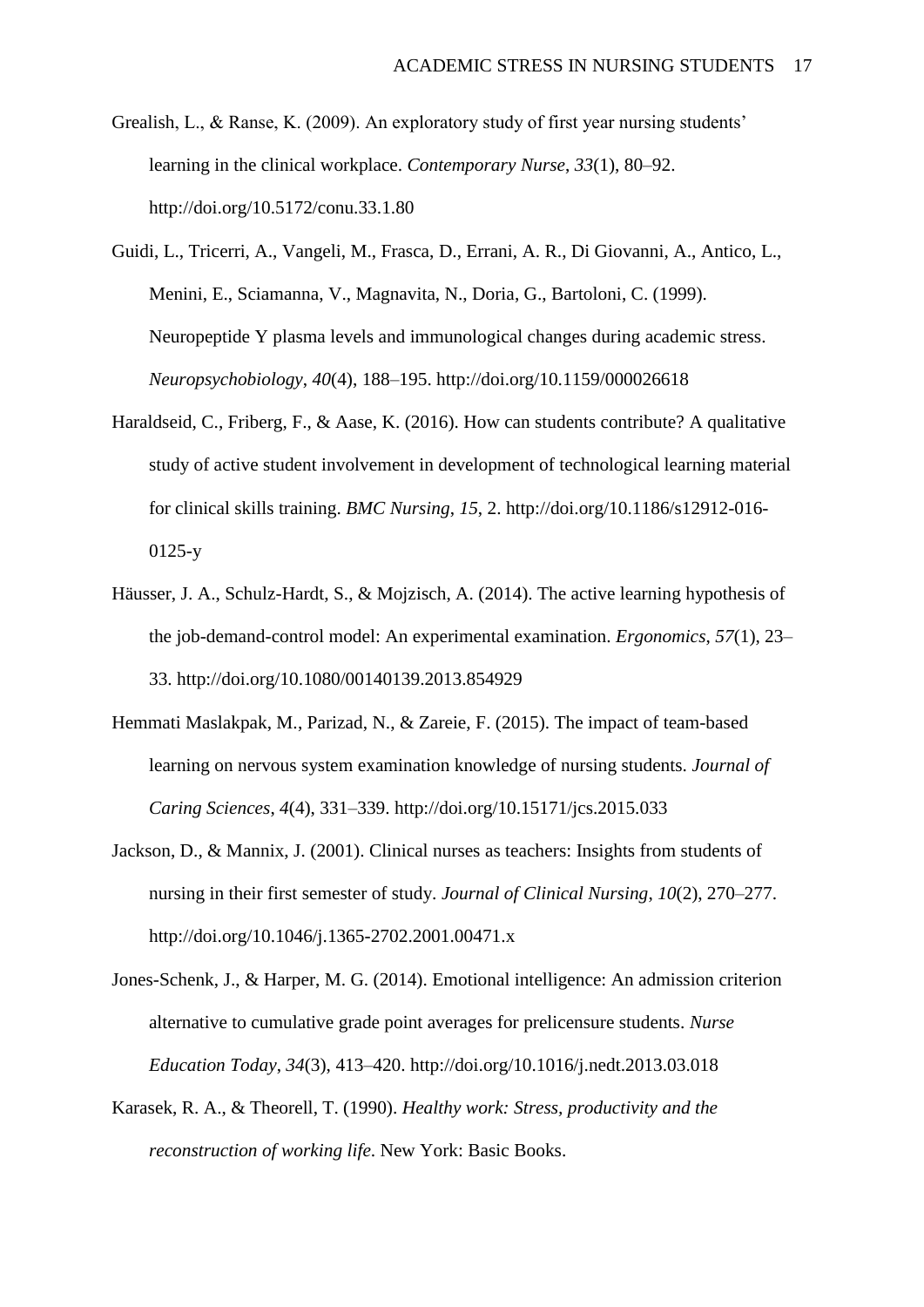- Karasek, R. R. A. (1979). Job demands, job decision latitude, and mental strain: Implications for job redesign. *Administrative Science Quarterly*, *24*(2), 285–308. http://doi.org/10.2307/2392498
- Kless, J. R. (1989). Use of a student support group to reduce student stress in a nurse anesthesia program. *Journal of the American Association of Nurse Anesthetists*, *57*(1), 75–77.
- Lou, J. H., Chen, S. H., Yu, H. Y., Li, R. H., Yang, C. I., & Eng, C. J. (2010). The influence of personality traits and social support on male nursing student life stress: A crosssectional research design. *Journal of Nursing Research*, *18*(2), 108–116. http://doi.org/10.1097/JNR.0b013e3181dda749
- Magnavita, N. (2007). Two tools for health surveillance of job stress: The Karasek Job Content Questionnaire and the Siegrist Effort Reward Imbalance Questionnaire. *Giornale Italiano di Medicina del Lavoro ed Ergonomia*, *29*(3 Suppl), 667–670.
- Miri, M. R., Kermani, T., Khoshbakht, H., & Moodi, M. (2013). The relationship between emotional intelligence and academic stress in students of medical sciences. *Journal of Education and Health Promotion*, *2*(July), 40. http://doi.org/10.4103/2277-9531.115836
- Nieuwenhuijsen, K., Bruinvels, D., & Frings-Dresen, M. (2010). Psychosocial work environment and stress-related disorders, a systematic review. *Occupational Medicine*, *60*(4), 277–286. http://doi.org/10.1093/occmed/kqq081
- Ofori, R., & Charlton, J. P. (2002). A path model of factors influencing the academic performance of nursing students. *Journal of Advanced Nursing*, *38*(5), 507–515. http://doi.org/10.1046/j.1365-2648.2002.02212.x
- Paulsson, K., Ivergård, T., & Hunt, B. (2005). Learning at work: Competence development or competence-stress. *Applied Ergonomics*, *36*(2), 135–144. http://doi.org/10.1016/j.apergo.2004.09.008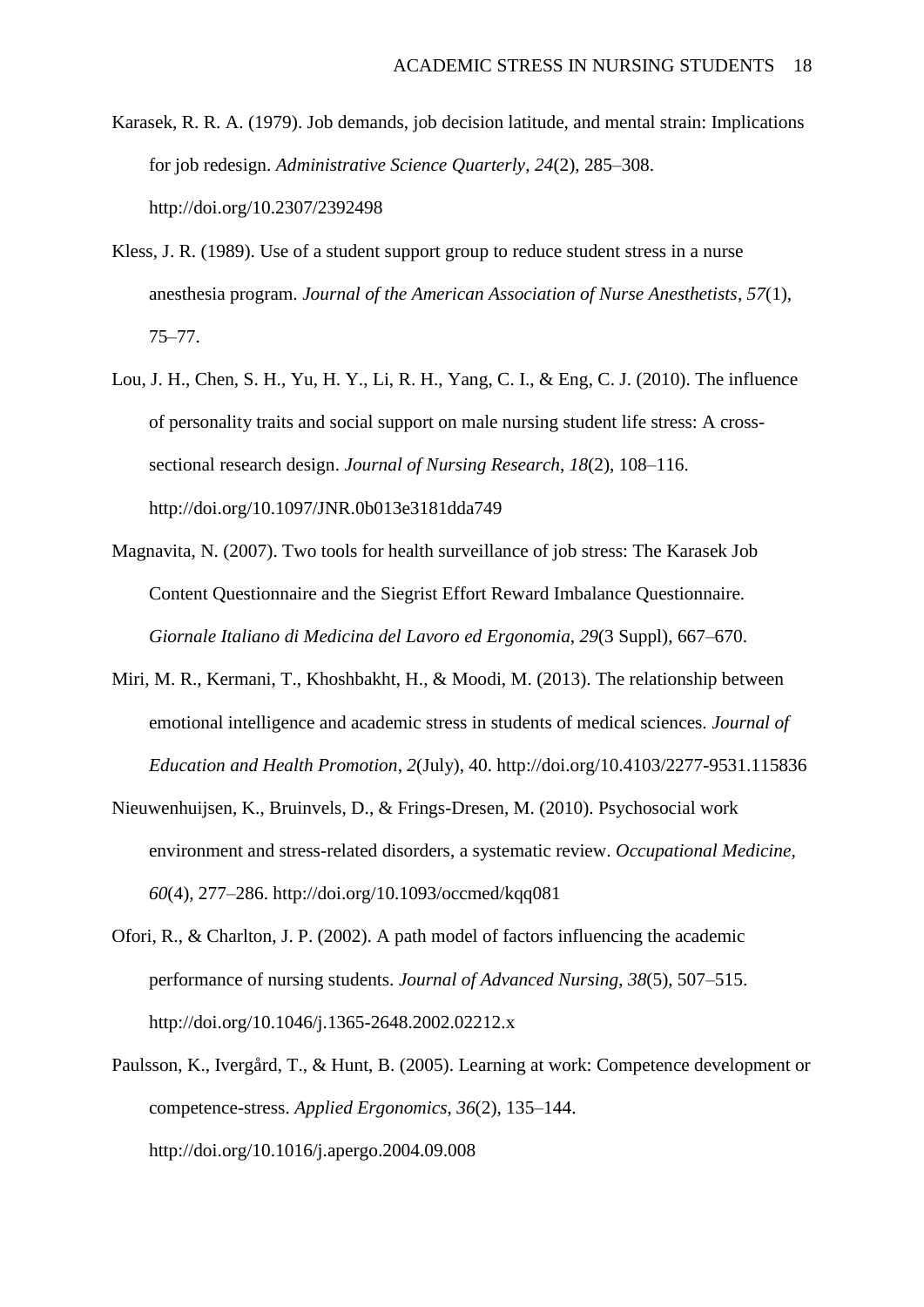- Phipps, D. L., Malley, C., & Ashcroft, D. M. (2012). Job characteristics and safety climate: The role of effort-reward and demand-control-support models. *Journal of Occupational Health Psychology*, *17*(3), 279–289. http://doi.org/10.1037/a0028675
- Por, J., Barriball, L., Fitzpatrick, J., & Roberts, J. (2011). Emotional intelligence: Its relationship to stress, coping, well-being and professional performance in nursing students. *Nurse Education Today*, *31*(8), 855–860. http://doi.org/10.1016/j.nedt.2010.12.023
- Pulido-Martos, M., Augusto-Landa, J. M., & Lopez-Zafra, E. (2012). Sources of stress in nursing students: a systematic review of quantitative studies. *International Nursing Review*, *59*(1), 15–25. http://doi.org/10.1111/j.1466-7657.2011.00939.x
- Rankin, J., & Brown, V. (2016). Creative teaching method as a learning strategy for student midwives: A qualitative study. *Nurse Education Today*, *38*, 93–100. http://doi.org/10.1016/j.nedt.2015.12.009
- Rudman, A., & Gustavsson, J. P. (2012). Burnout during nursing education predicts lower occupational preparedness and future clinical performance: A longitudinal study. *International Journal of Nursing Studies*, *49*(8), 988–1001. http://doi.org/10.1016/j.ijnurstu.2012.03.010
- Salovey, P., & Mayer, J. (1990). Emotional intelligence. *Imagination Cognition and Personality*, *9*, 185–211. http://doi.org/10.2190/DUGG-P24E-52WK-6CDG
- Sand-Jecklin, K. (2007). The impact of active/cooperative instruction on beginning nursing student learning strategy preference. *Nurse Education Today*, *27*(5), 474–480. http://doi.org/10.1016/j.nedt.2006.08.006
- Sarid, O., Anson, O., Yaari, A., & Margalith, M. (2004). Academic stress, immunological reaction, and academic performance among students of nursing and physiotherapy. *Research in Nursing and Health*, *27*(5), 370–377. http://doi.org/10.1002/nur.20028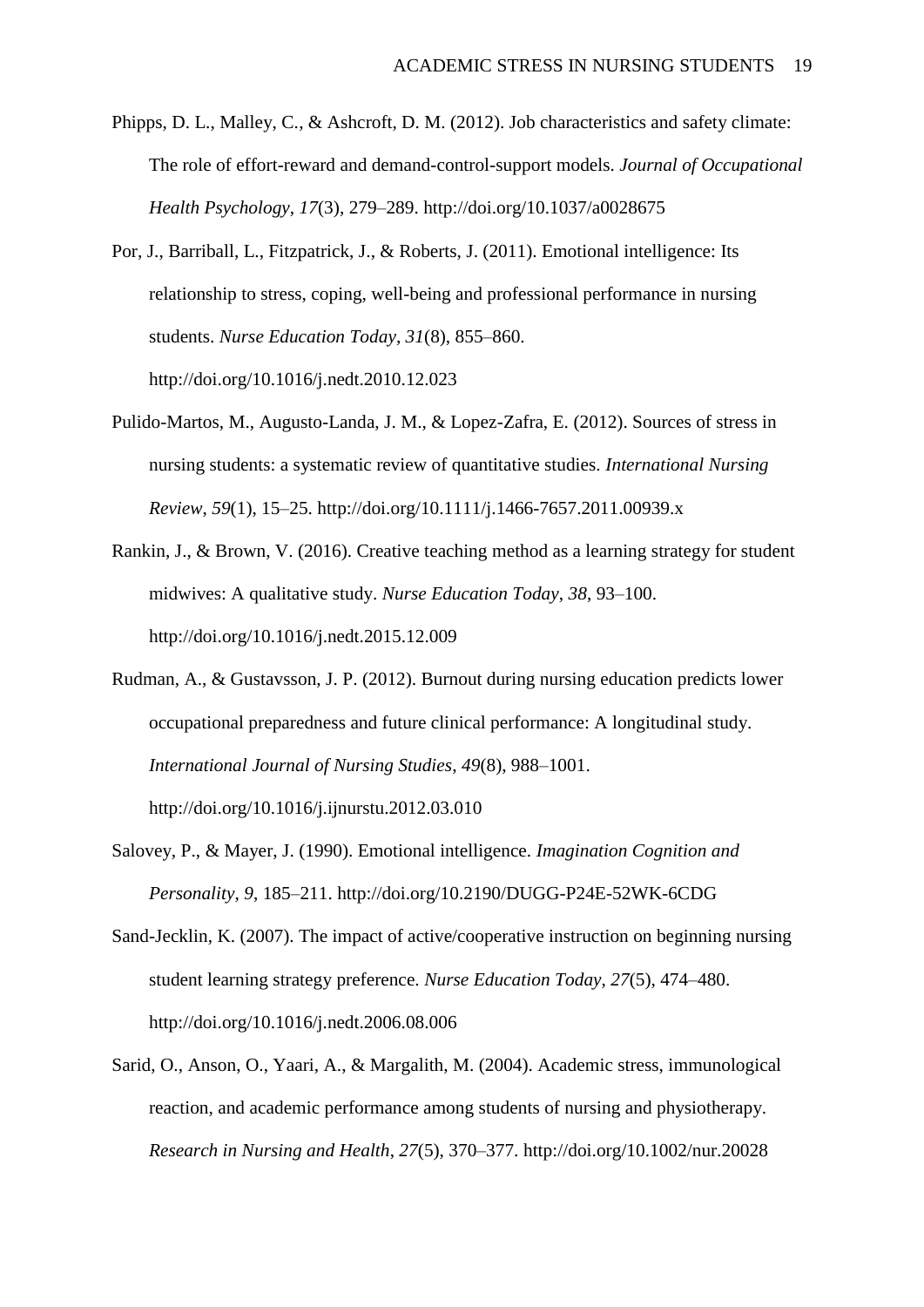- Spencer, J. a, & Jordan, R. K. (1999). Learner centred approaches in medical education. *British Medical Journal*, *318*(7193), 1280–1283. http://doi.org/10.1136/bmj.318.7193.1280
- Van Rooy, D. L., & Viswesvaran, C. (2004). Emotional intelligence: A meta-analytic investigation of predictive validity and nomological net. *Journal of Vocational Behavior*, *65*(1), 71–95. http://doi.org/10.1016/S0001-8791(03)00076-9
- Vanroelen, C., Levecque, K., & Louckx, F. (2009). Psychosocial working conditions and self-reported health in a representative sample of wage-earners: A test of the different hypotheses of the Demand-Control-Support-Model. *International Archives of Occupational and Environmental Health*, *82*(3), 329–342. http://doi.org/10.1007/s00420-008-0340-2
- Ward, H. O., Kibble, S., Mehta, G., Franklin, M., Kovoor, J., Jones, A., Panesar, S., Carson-Stevens, A. (2013). How asking patients a simple question enhances care at the bedside: Medical students as agents of quality improvement. *The Permanente Journal*, *17*(4), 27– 31. http://doi.org/10.7812/TPP/13-028
- Watson, B., Cooke, M., & Walker, R. (2016). Using Facebook to enhance commencing student confidence in clinical skill development: A phenomenological hermeneutic study. *Nurse Education Today*, *36*, 64–69. http://doi.org/10.1016/j.nedt.2015.07.019
- White, C. T. (2015). Using a mock trial method to enhance effectiveness of teaching evidence-based practice in nursing. *Journal for Nurses in Professional Development*, *31*(6), E11–E14. http://doi.org/10.1097/NND.0000000000000214
- Xu, Y., Chi, X., Chen, S., Qi, J., Zhang, P., & Yang, Y. (2014). Prevalence and correlates of depression among college nursing students in China. *Nurse Education Today*, *34*(6), e7– e12. http://doi.org/10.1016/j.nedt.2013.10.017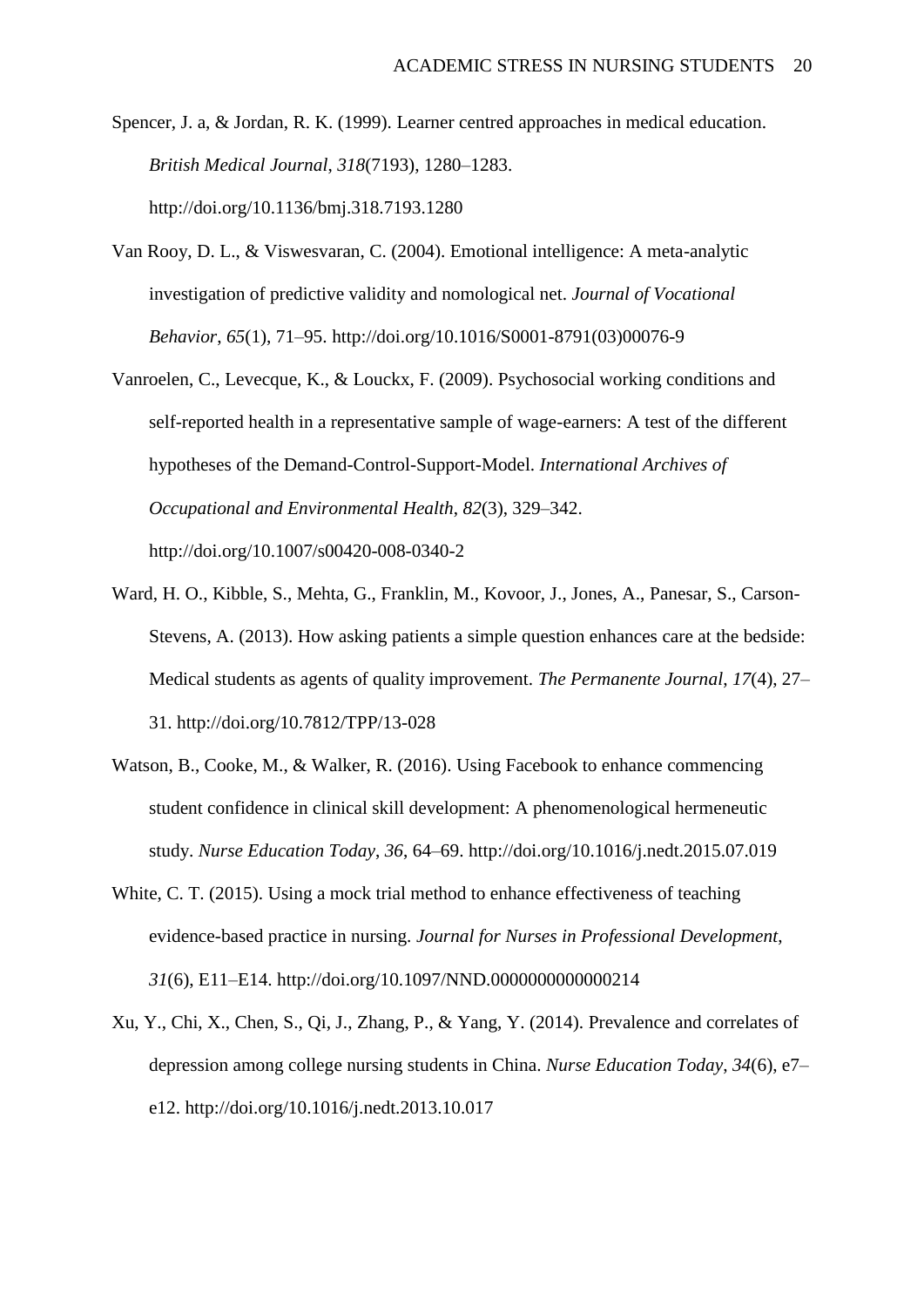Figure captions

Figure 1 Frequency distribution of cases in Karasek's categories by group (HCW: health-care workers)

Figure 2 Scatterplot, regression lines, and standardized regression coefficients of the association between scores on the Nurse Work Functioning Questionnaire (NWFQ) and scores on the Support scale of the Demand-Control-Support (DCS) questionnaire in the student and the health care worker (HCW) groups.

Figure 2 Scatterplot, regression lines, and standardized regression coefficients of the association between scores on the Nurse Work Functioning Questionnaire (NWFQ) and scores on the Support scale of the Demand-Control-Support (DCS) questionnaire in the student and the health care worker (HCW) groups by Karasek's categories.

Figure 4 Estimated marginal means (M) and their standard errors (SE) on the Nurse Work Functioning Questionnaire (NWFQ) by Karasek's categories in the nursing students and health-care workers (HCW) groups, once adjusted for the moderating effect of the social support at work level. Error bars represent 95% confidence intervals.

# Conflict of interests

No conflict of interest has been declared by the authors.

## Funding

This research received no specific grant from any funding agency in the public, commercial, or not-for-profit sectors.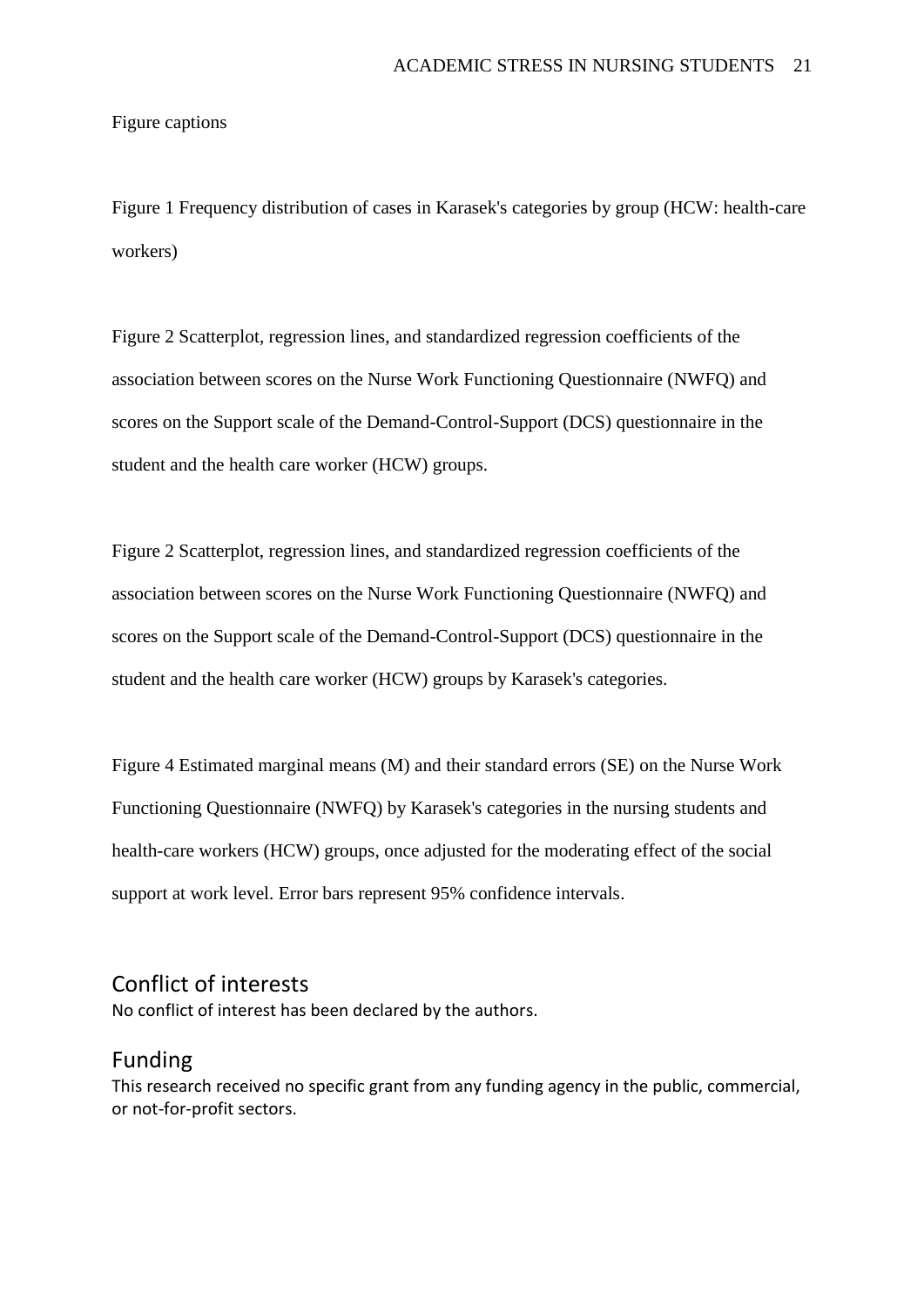Figure captions

Figure 1 Frequency distribution of cases in Karasek's categories by group (HCW: health-care workers)

Figure 2 Scatterplot, regression lines, and standardized regression coefficients of the association between scores on the Nurse Work Functioning Questionnaire (NFWQ) and scores on the Support scale of the Demand-Control-Support (DCS) questionnaire in the student and the health care worker (HCW) groups.

Figure 2 Scatterplot, regression lines, and standardized regression coefficients of the association between scores on the Nurse Work Functioning Questionnaire (NFWQ) and scores on the Support scale of the Demand-Control-Support (DCS) questionnaire in the student and the health care worker (HCW) groups by Karasek's categories.

Figure 4 Estimated marginal means (M) and their standard errors (SE) on the Nurse Work Functioning Questionnaire (NFWQ) by Karasek's categories in the nurse students and healthcare workers (HCW) groups, once adjusted for the moderating effect of the social support at work level. Error bars represent 95% confidence intervals.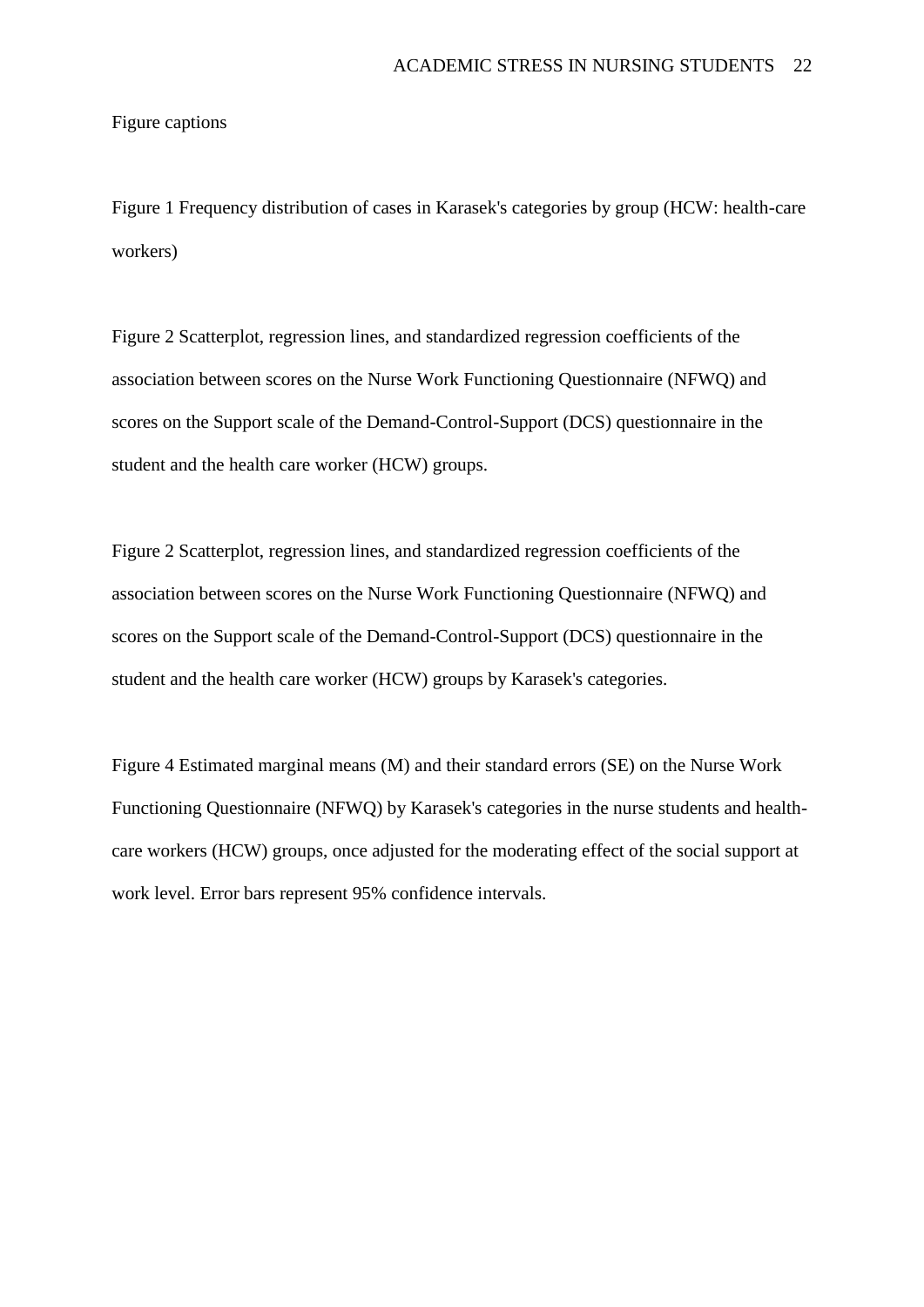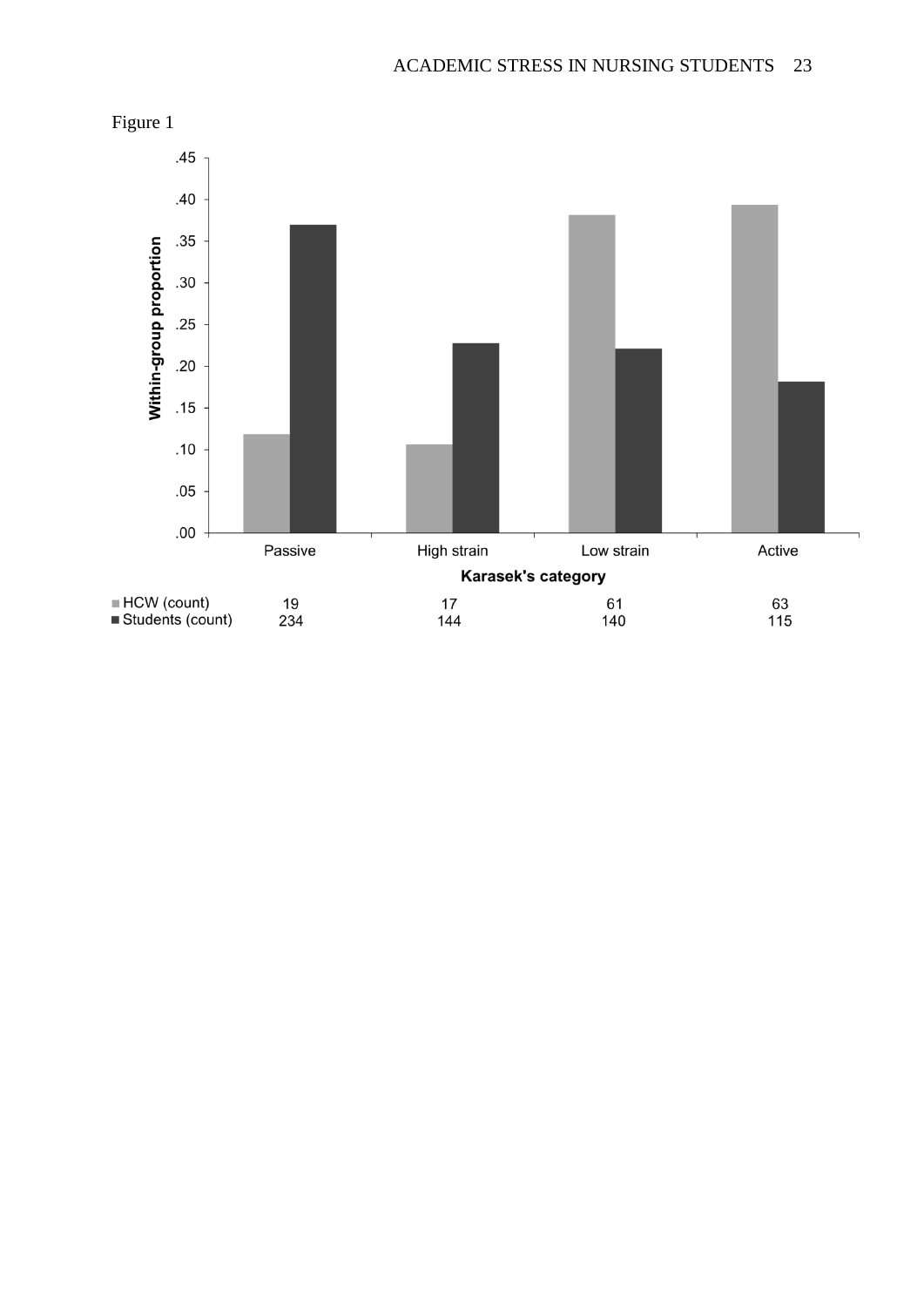

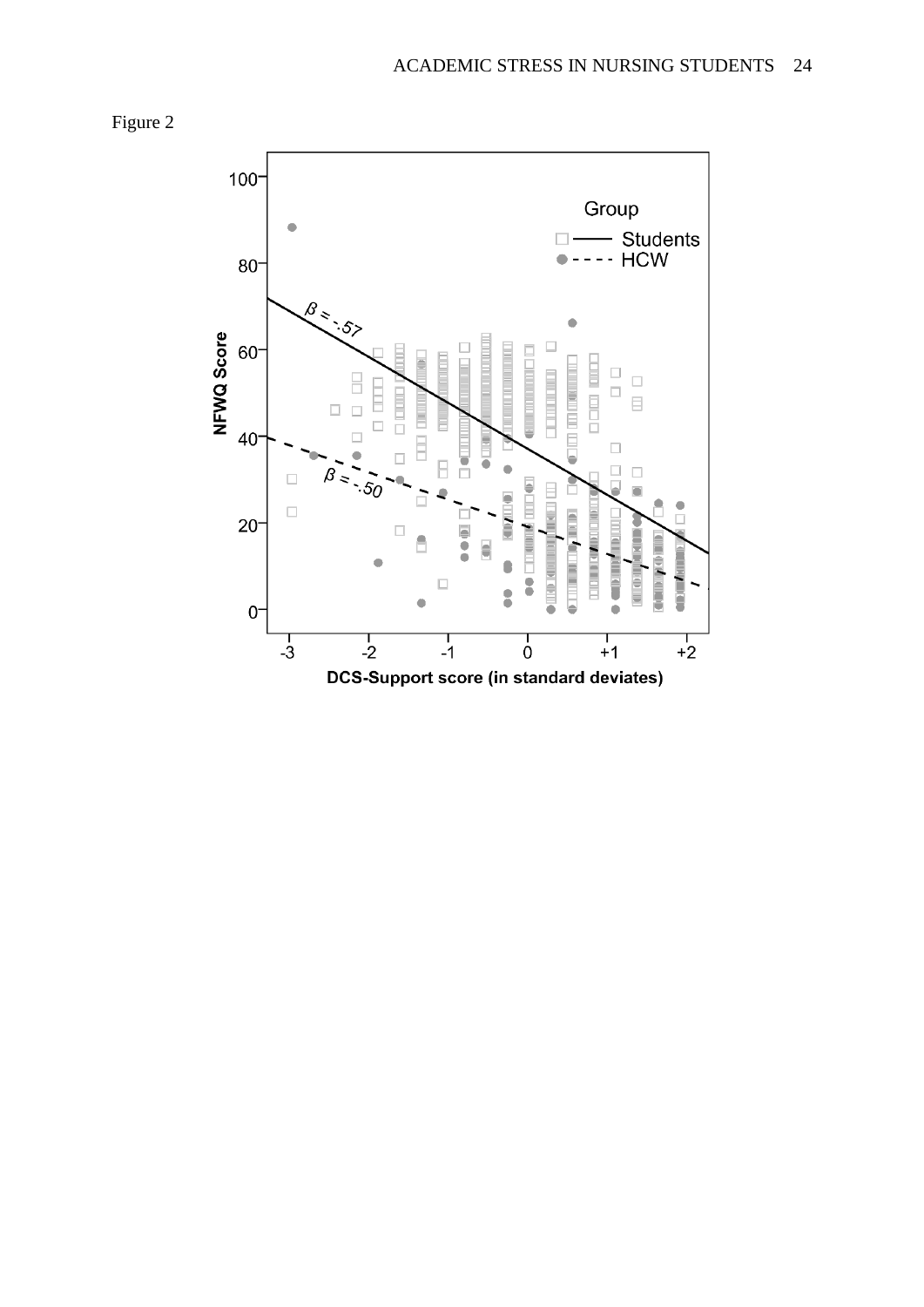

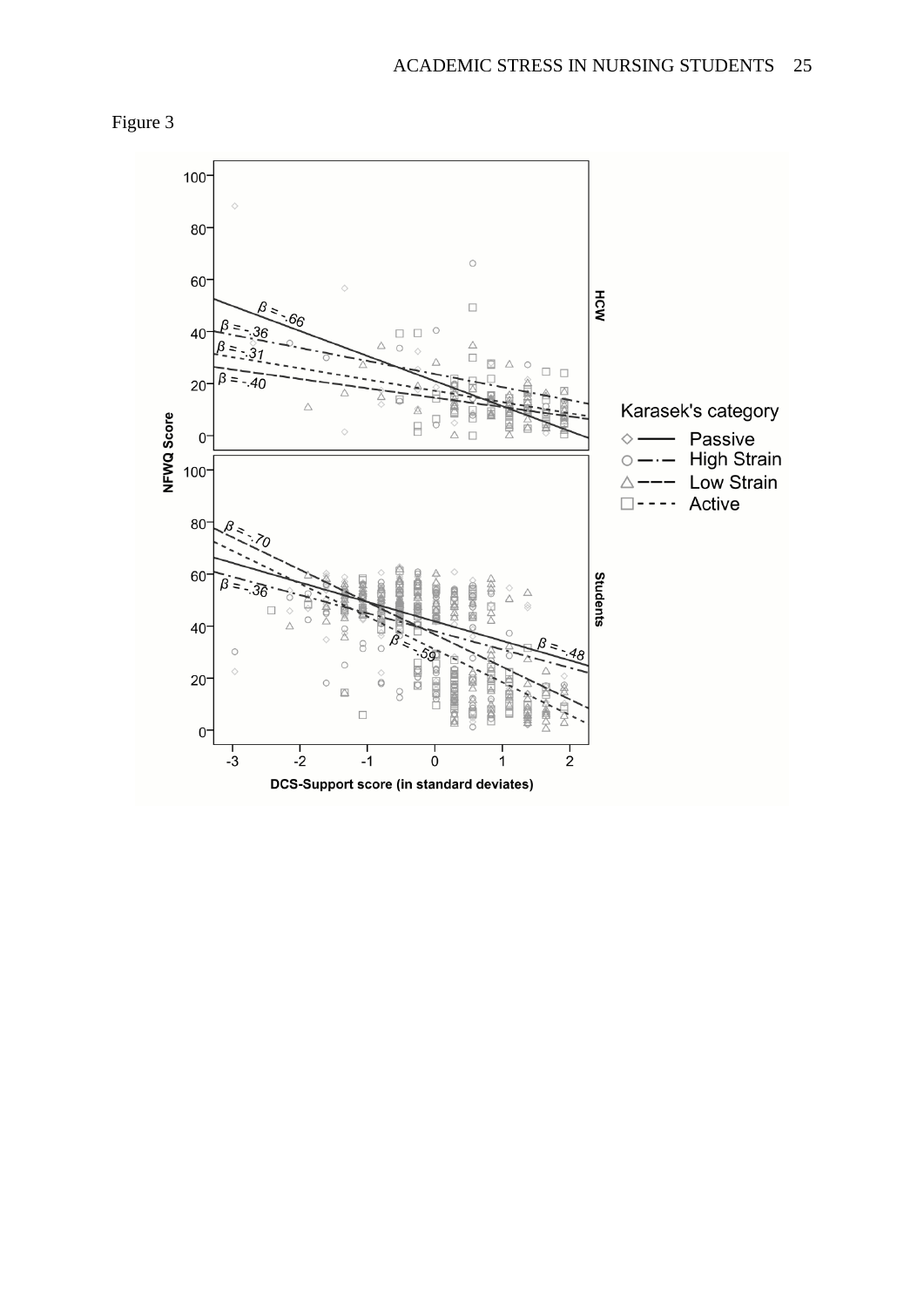